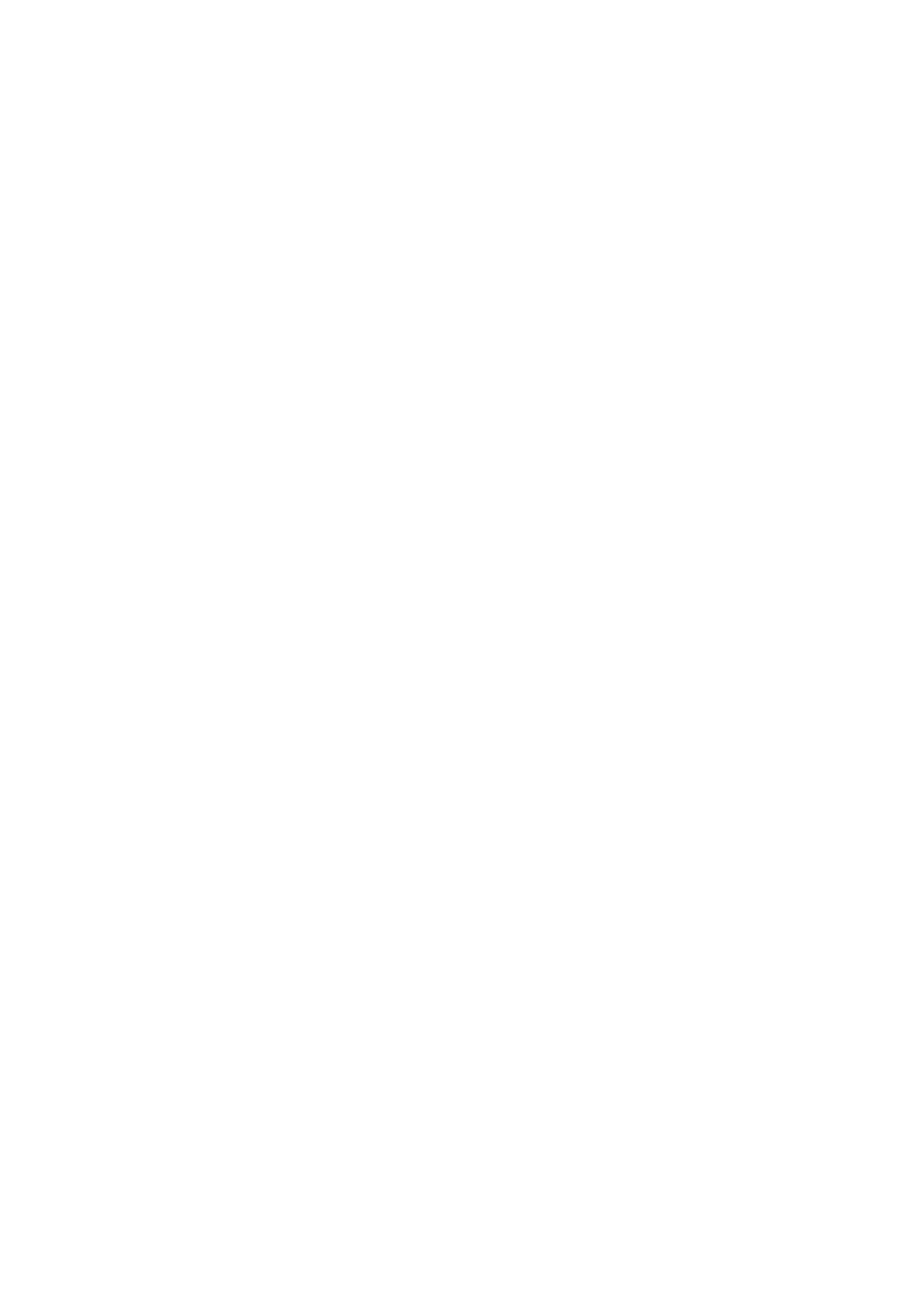## *John Chapter 14 Verses 1-6*

Jesus said to his disciples: 'Do not let your hearts be troubled. Believe in God, believe also in me. In my Father's house there are many dwelling places. If it were not so, would I have told you that I go to prepare a place for you ? And if I go and prepare a place for you, I will come again and will take you to myself, so that where I am, there you may be also. And you know the way to the place where I am going.'

Thomas said to him: 'Lord, we do not know where you are going. How can we know the way ?'

Jesus said to him: 'I am the way, and the truth and the life. No one comes to the Father except through me.'

#### *The Lord's Prayer*

Our Father, who art in heaven, hallowed be thy name; thy Kingdom come; thy will be done; on earth as it is in heaven. Give us this day our daily bread. And forgive us our trespasses, as we forgive those who trespass against us. And lead us not into temptation; but deliver us from evil. For thine is the kingdom, the power and the glory, for ever and ever. Amen.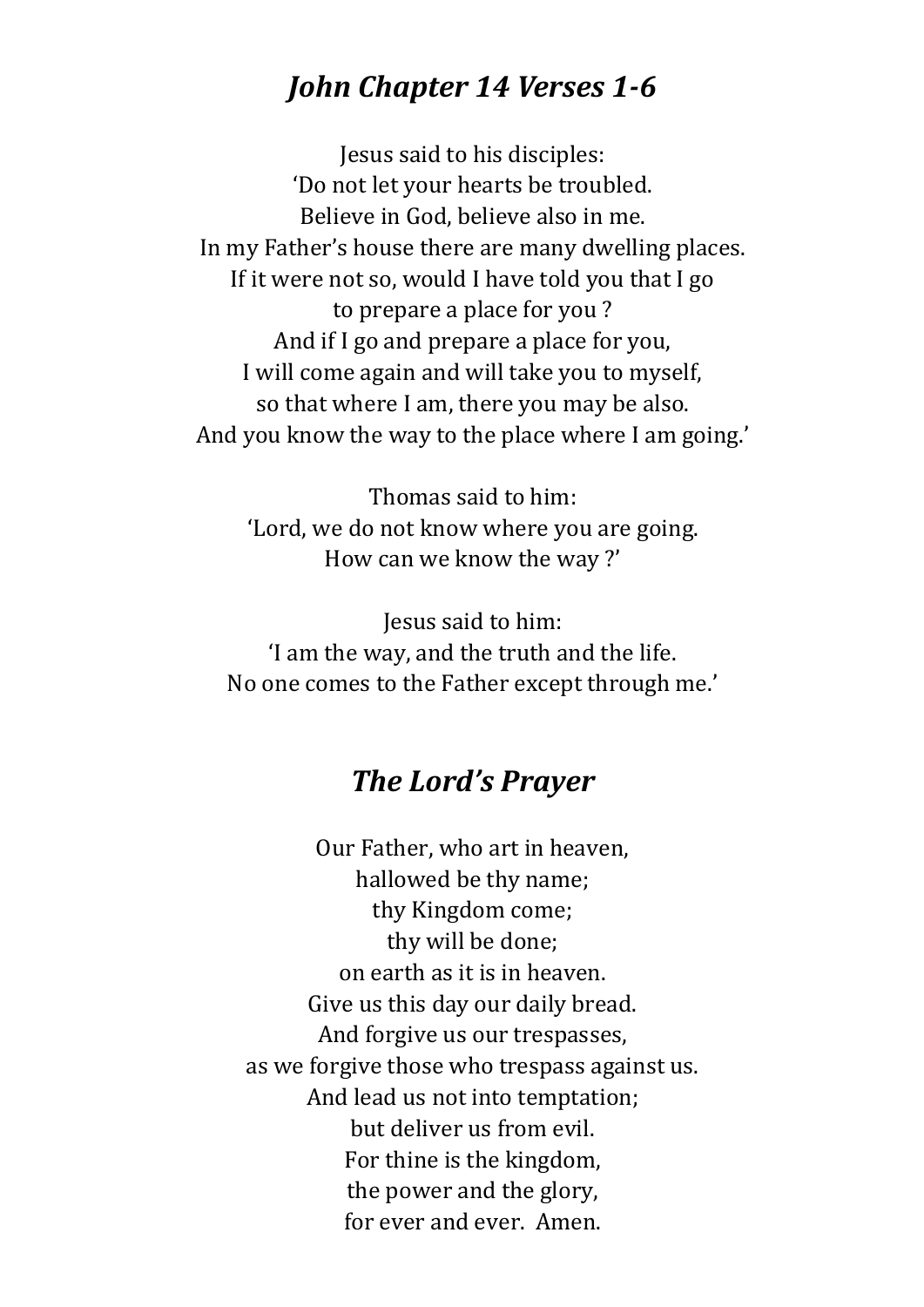## *Psalm 23*

The Lord is my shepherd; I shall not want.

He maketh me to lie down in green pastures: he leadeth me beside the still waters.

He restoreth my soul: he leadeth me in the paths of righteousness for his name's sake.

Yea, though I walk through the valley of the shadow of death, I will fear no evil: for thou art with me; thy rod and thy staff they comfort me.

> Thou preparest a table before me in the presence of mine enemies: thou anointest my head with oil; my cup runneth over.

Surely goodness and mercy shall follow me all the days of my life: and I will dwell in the house of the Lord for ever

## *Psalm 121*

I will lift up mine eyes unto the hills, from whence cometh my help.

My help cometh from the Lord, which made heaven and earth.

He will not suffer thy foot to be moved: he that keepeth thee will not slumber.

The Lord is thy keeper: the Lord is thy shade upon thy right hand.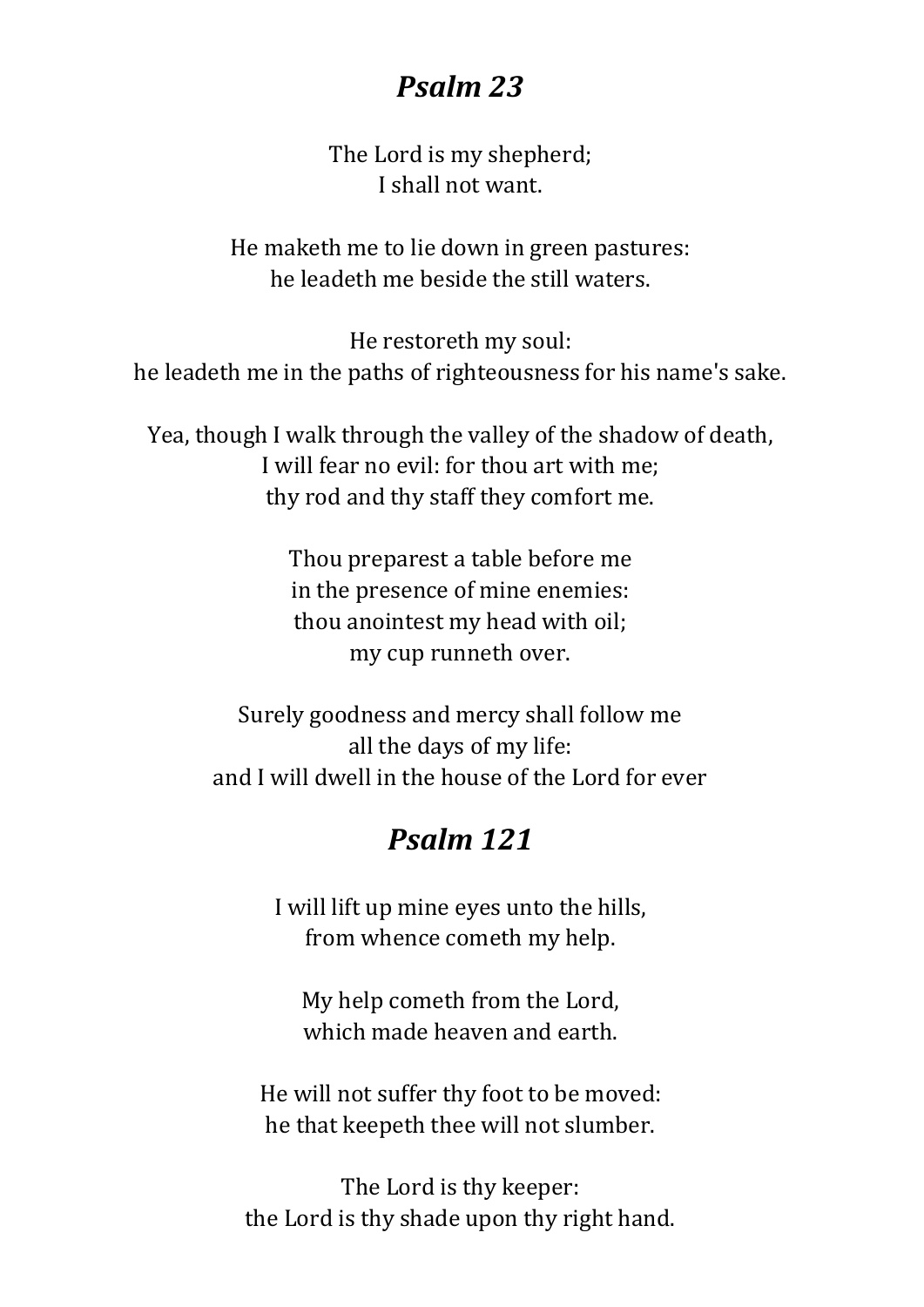The sun shall not smite thee by day, nor the moon by night.

The Lord shall preserve thee from all evil: he shall preserve thy soul.

The Lord shall preserve thy going out and thy coming in from this time forth, and even for evermore.

## *Ecclesiastes Chapter 3 Verses 1-8 and 11*

For everything there is a season, and a time for every matter under heaven:

a time to be born, and a time to die; a time to plant, and a time to pluck up what is planted; a time to kill, and a time to heal; a time to break down, and a time to build up; a time to weep, and a time to laugh; a time to mourn, and a time to dance; a time to cast away stones, and a time to gather stones together; a time to embrace, and a time to refrain from embracing; a time to seek, and a time to lose; a time to keep, and a time to cast away; a time to tear, and a time to sew; a time to keep silence, and a time to speak; a time to love, and a time to hate; a time for war, and a time for peace.

He has made everything beautiful in its time.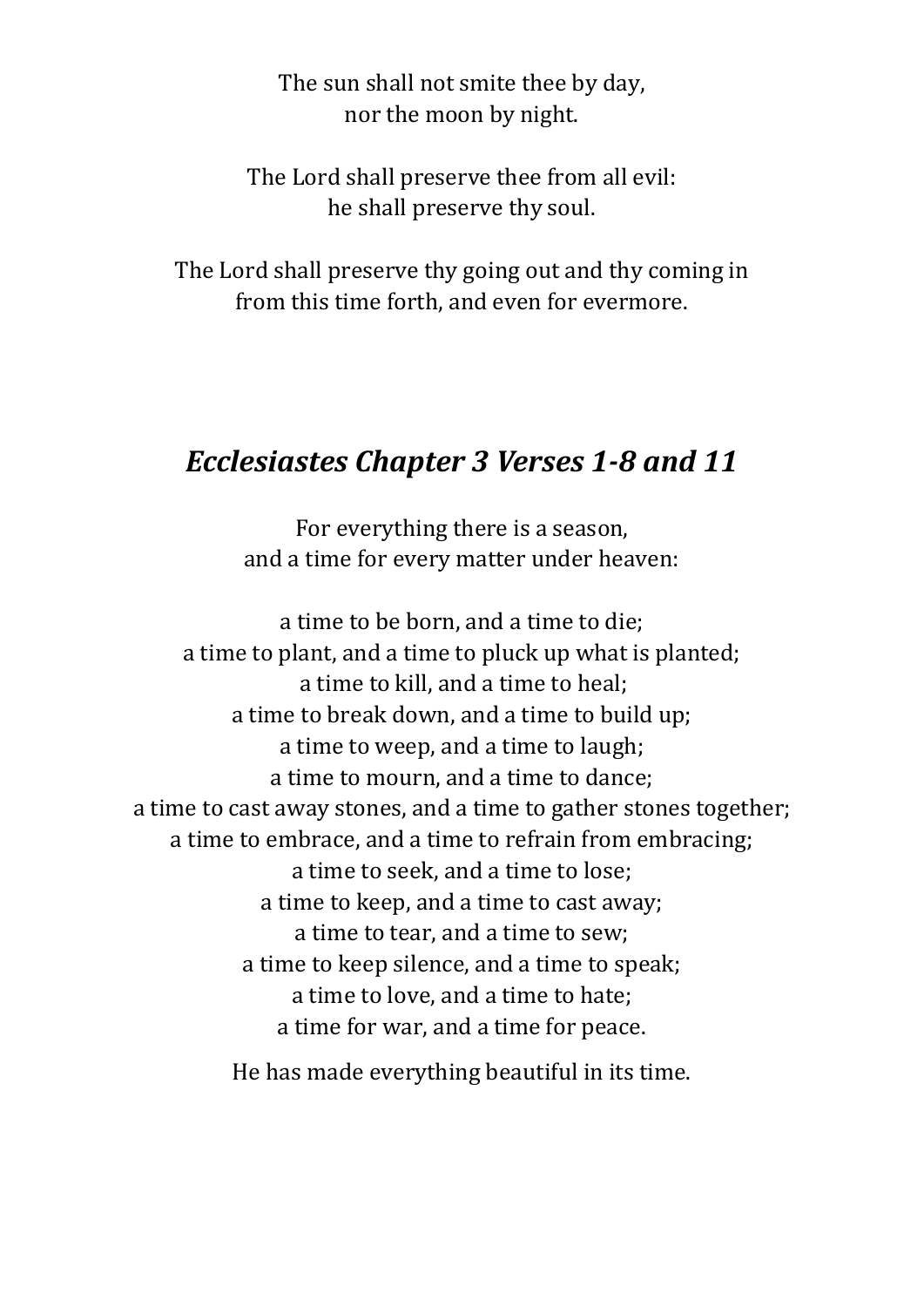## *I Said To The Man Who Stood At The Gate Of The Year*

I said to the Man who stood at the gate of the year: "Give me a light that I may tread safely into the unknown." And he replied: "Go out into the darkness and put your hand into the Hand of God. That shall be to thee better than a light and safer than the known way."

Minnie L. Haskins

# *A Prayer*

Bring us, O Lord God, at our last awakening into the house and gate of heaven, to enter into that gate and dwell in that house, where there shall be no darkness nor dazzling, but one equal light; no noise nor silence, but one equal music; no fears nor hopes, but one equal possession; no ends nor beginnings, but one equal eternity; in the habitations of thy glory and dominion, World without end. Amen.

## *A Prayer From The Sarum Primer (1538)*

God be in my head, and in my understanding; God be in my eyes, and in my looking; God be in my mouth, and in my speaking; God be in my heart, and in my thinking; God be at my end, and at my departing.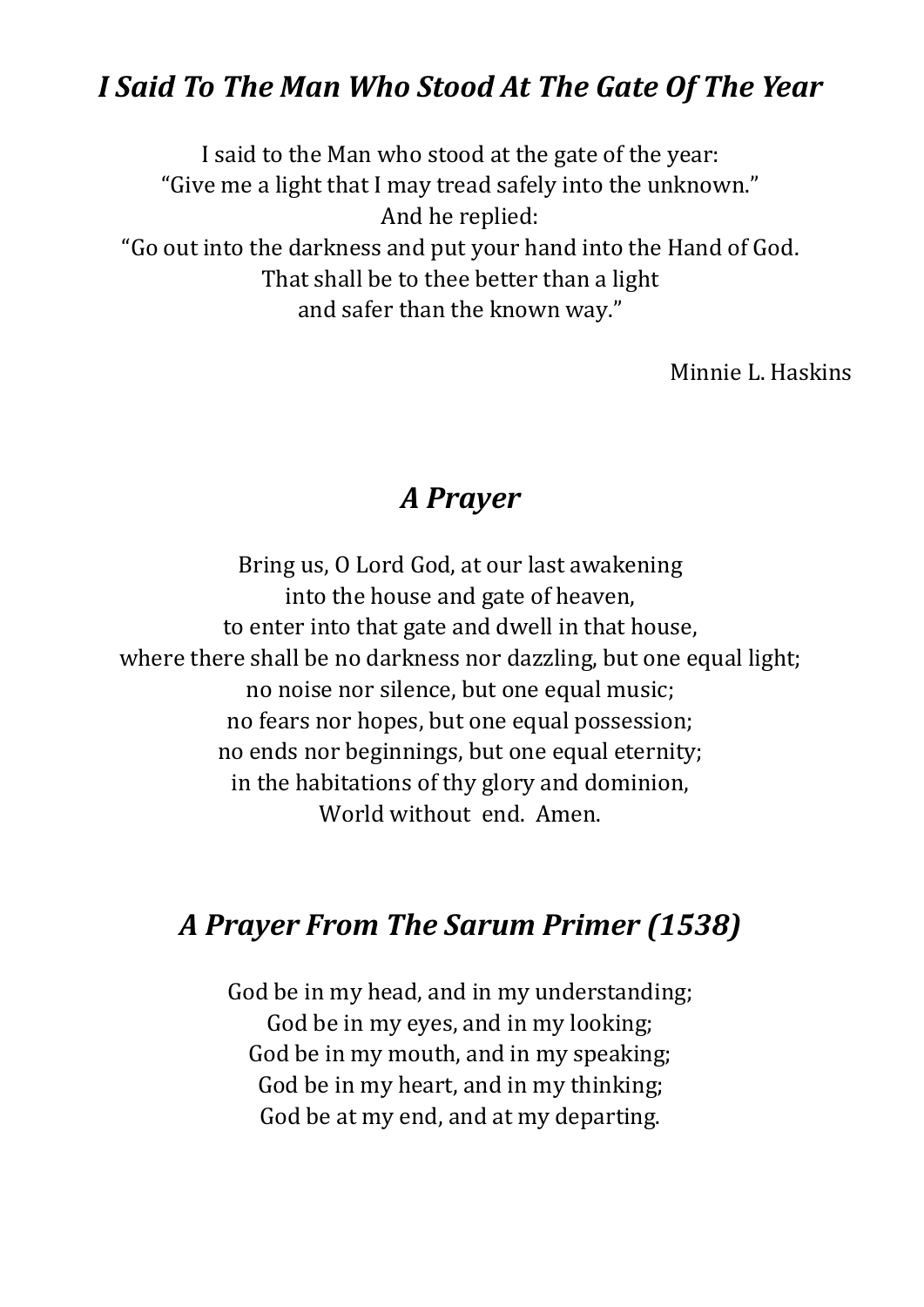## **Prayer Of St. Richard Of Chichester**

Thanks be to Thee my Lord Jesus Christ, for all the benefits which Thou hast given me, for all the pains and insults which Thou hast borne for me, O most merciful Redeemer, Friend and Brother, may I know Thee more clearly, love Thee more dearly, and follow Thee more nearly.

## **Prayer Of St Francis**

Lord, make me an instrument of thy peace. Where there is hatred, let me sow love. Where there is injury, pardon. Where there is discord, vision. Where there is doubt, faith. Where there is despair, hope. Where there is darkness, light. Where there is sadness, joy.

O divine Master, grant that I may not so much seek to be consoled as to console; to be understood as to understand; to be loved, as to love; for it is in giving that we receive, it is in pardoning that we are pardoned, and it is in dying that we are born to eternal life.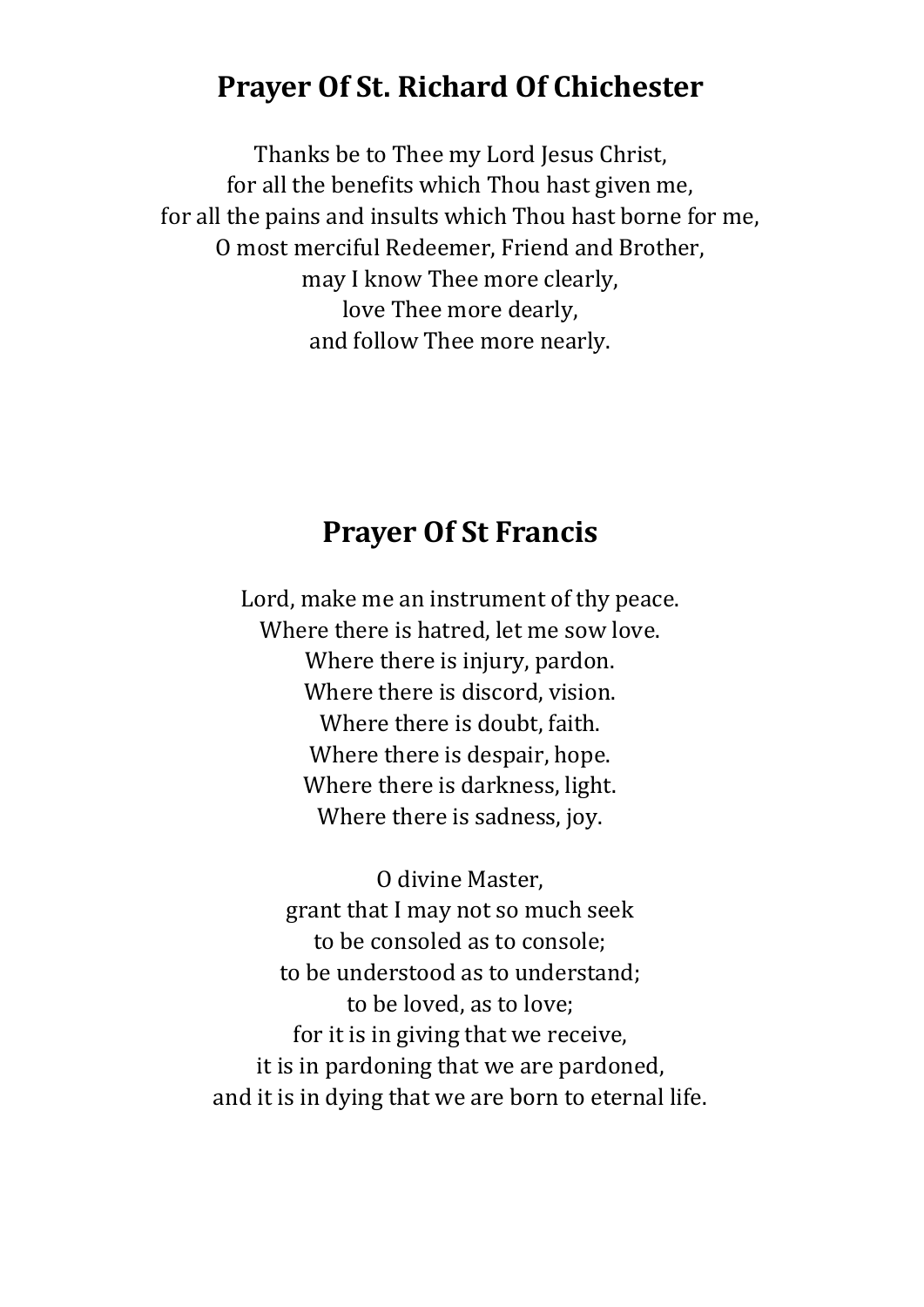# *Footprints*

One night a man had a dream. He dreamed he was walking along the beach with the Lord. Across the sky flashed scenes from his life. For each scene, he noticed two sets of footprints in the sand, one belonging to him, and the other to the Lord.

When the last scene in his life flashed before him, he looked back at the footprints in the sand. He noticed that many times along the path of his life there was only one set of footprints. He also noticed that it happened at the very lowest and saddest times in his life.

This really bothered him and he questioned the Lord about it. "Lord, you said that once I decided to follow you, you'd walk with me all the way. But I have noticed that during the most troublesome times in my life, there is only one set of footprints. I don't understand why when I needed you most you would leave me."

> The Lord replied "My precious, precious child. I love you and I would never leave you. During your times of trial and suffering, when you see only one set of footprints, it was then that I carried you"

> > Authorship Disputed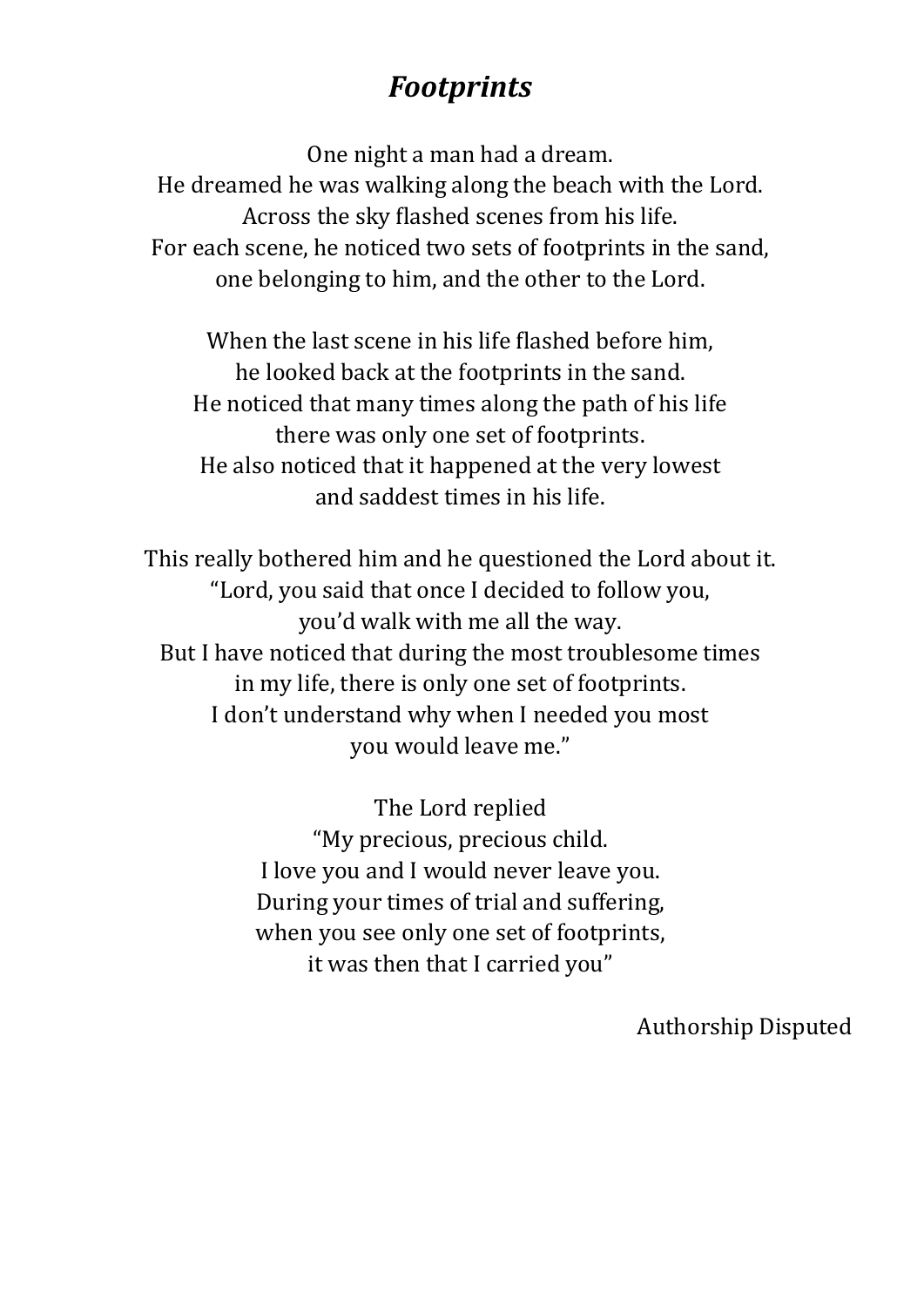## **The Next Door Room**

Death is nothing at all. I have only slipped away into the next door room. I am I and You are You. Whatever we were to each other, that we are still. Call me by my old familiar name, speak to me in the easy way which you always used. Put no difference into your tone: wear no forced air of solemnity or sorrow. Laugh as we always laughed at the little jokes we enjoyed together. Play, smile, think of me, pray for me.

Let my name be ever the household word that it always was. Let it be spoken without effort, without the ghost of a shadow on it. Life means all that it ever meant, it is the same as it ever was; there is absolutely unbroken continuity. What is this death, but a negligible accident ? Why should I be out of mind, because I am out of sight ?

> I am but waiting for you, for an interval. Somewhere very near just around the corner All is well.

Nothing is hurt; nothing is lost. One brief moment and all will be as it was before. How we shall laugh at the trouble of parting when we meet again!

> Henry Scott Holland (1847-1918) Canon of St. Paul's Cathedral.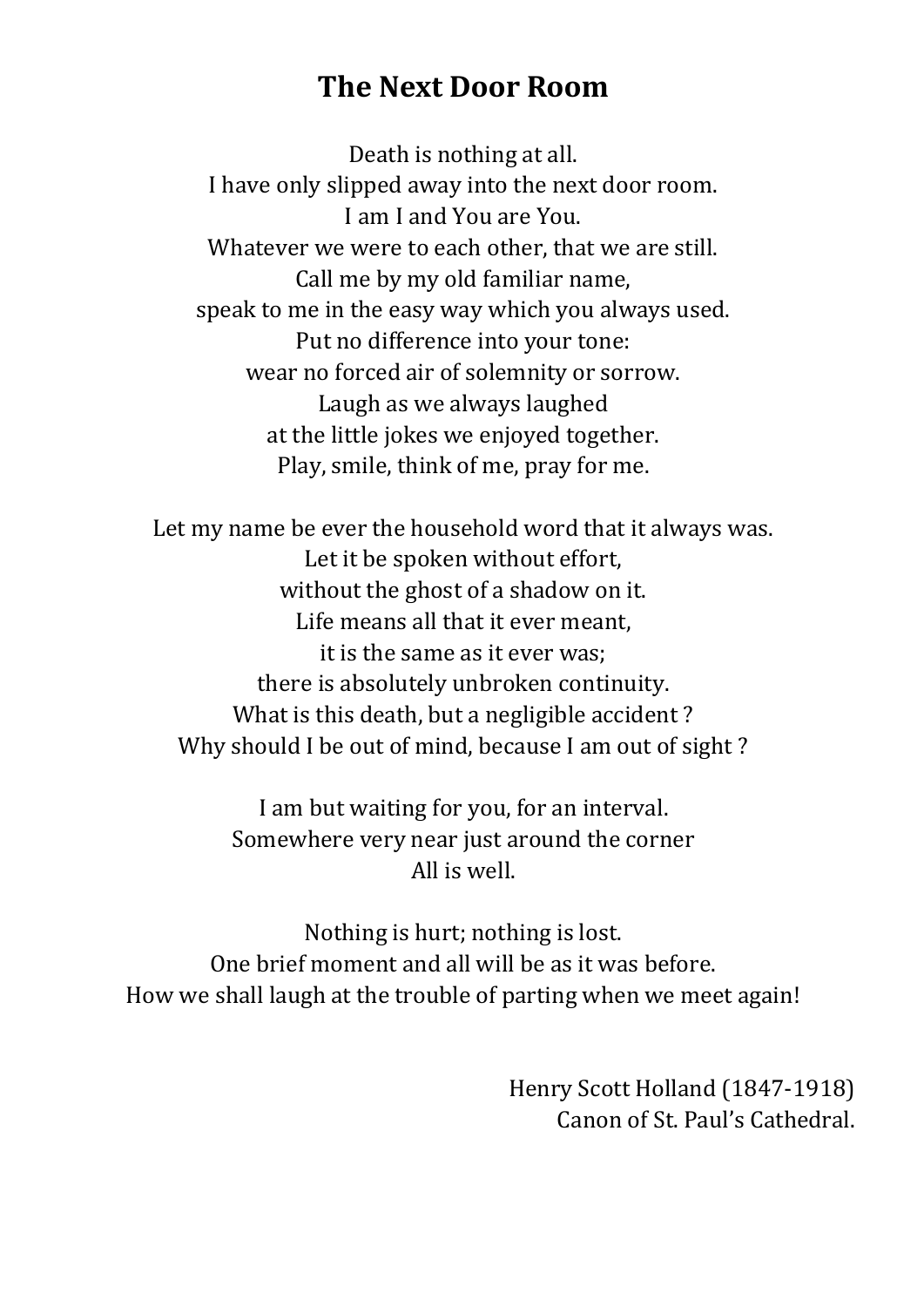## *We Seem To Give Them Back To Thee, O God*

We seem to give them back to Thee, O God who gavest them to us. Yet as Thou didst not lose them in giving, so do we not lose them by their return. Not as the world giveth, givest Thou O Lover of souls. What Thou givest Thou takest not away, for what is Thine is ours also if we are thine. And life is eternal and love is immortal, and death is only an horizon, and an horizon is nothing save the limit of our sight. Lift us up, strong Son of God that we may see further; cleanse our eyes that we may see more clearly; draw us closer to Thyself that we may know ourselves to be nearer to our loved ones who are with Thee. And while Thou dost prepare a place for us, prepare us also for that happy place, that where Thou art we may be also for evermore.

William Penn

## *The Dash*

I read of a man who stood to speak at the funeral of a friend. He referred to the dates on her tombstone from the beginning…to the end.

He noted that first came the date of her birth and spoke of the following date with tears, but he said what mattered most of all was the dash between those years.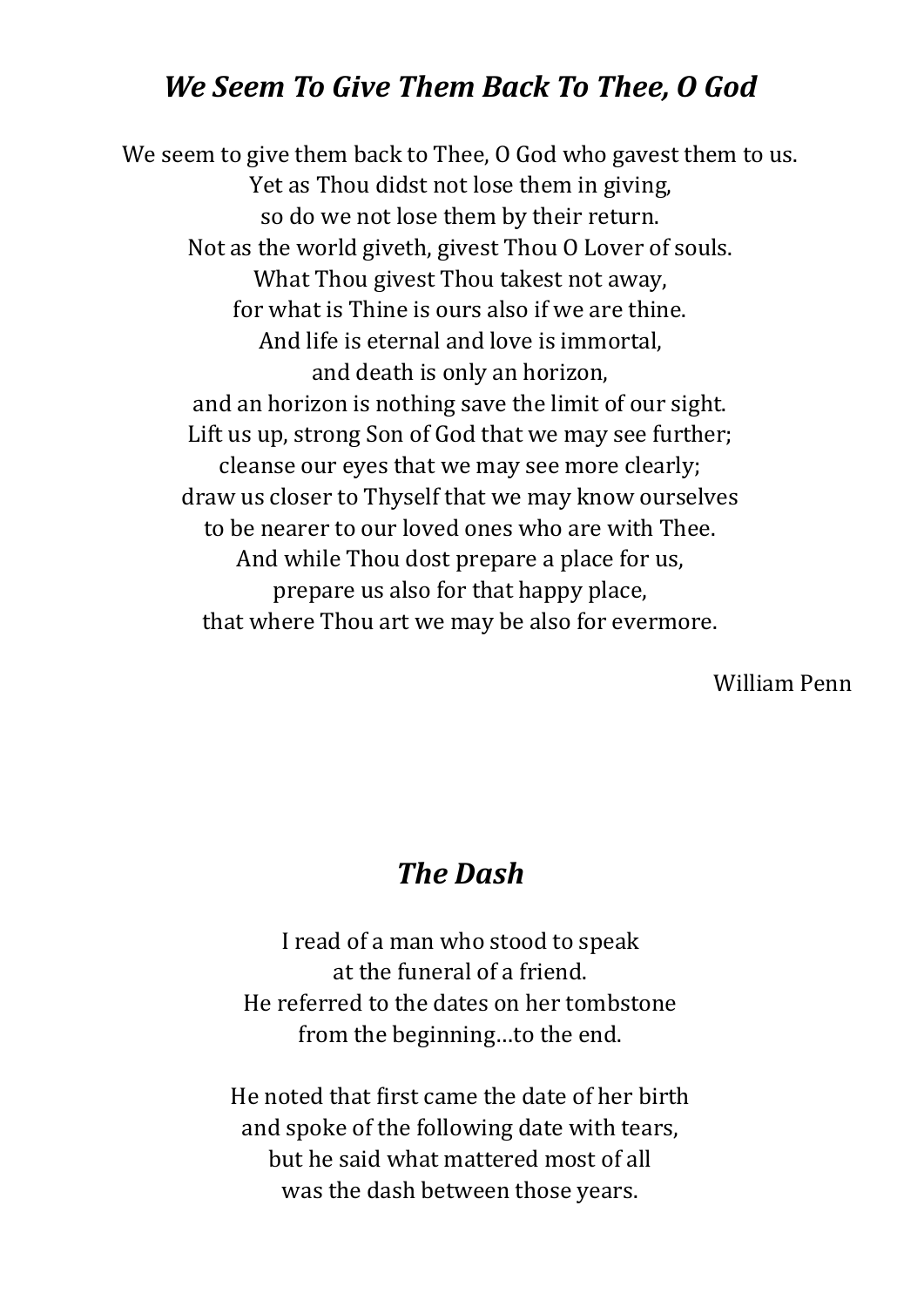For that dash represents all the time that she spent alive on earth. And now only those who loved her know what that little line is worth.

For it matters not, how much we own, the cars…the house…the cash What matters is how we live and love and how we spend our dash.

So, think about this long and hard. Are there things you'd like to change? For you never know how much time is left that can still be rearranged.

If we could just slow down enough to consider what's true and real and always try to understand the way other people feel.

And be less quick to anger and show appreciation more and love the people in our lives like we've never loved before.

If we treat each other with respect and more often wear a smile, remembering that this special dash might only last a little while.

So, when your eulogy is being read, with your life's actions to rehash… would you be proud of the things they say about how you spent Your dash?

Linda Ellis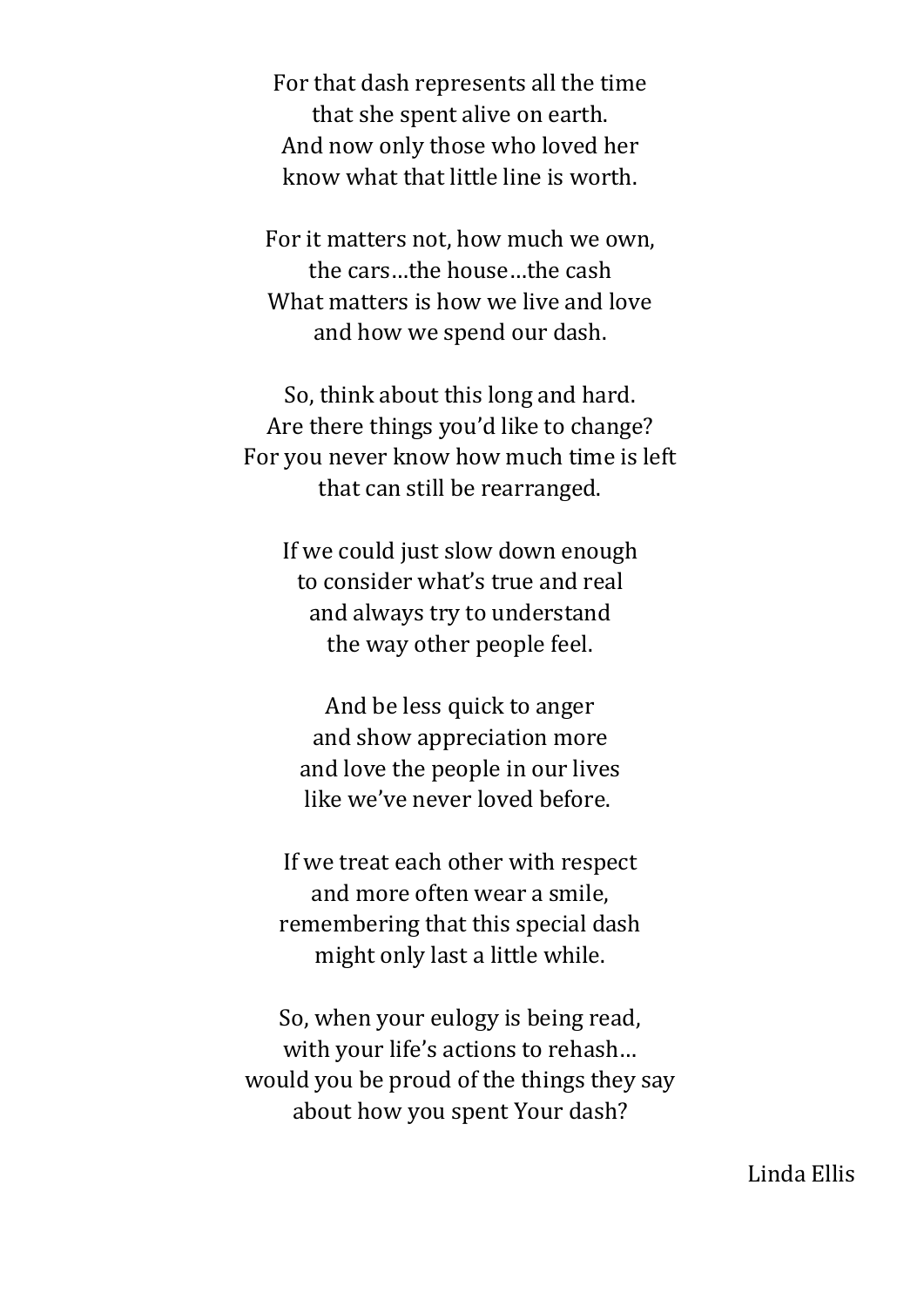## *You Can Shed Tears That He Is Gone*

You can shed tears that he is gone, or you can smile because he has lived.

You can close your eyes and pray that he'll come back, or you can open your eyes and see all that he's left.

Your heart can be empty because you can't see him, or you can be full of the love you shared.

You can turn your back on tomorrow and live yesterday, or you can be happy for tomorrow because of yesterday.

You can remember him and only that he's gone, or you can cherish his memory and let it live on.

> You can cry and close your mind, be empty and turn your back, or you can do what he'd want -

Smile, open your eyes, love and go on.

David Harkins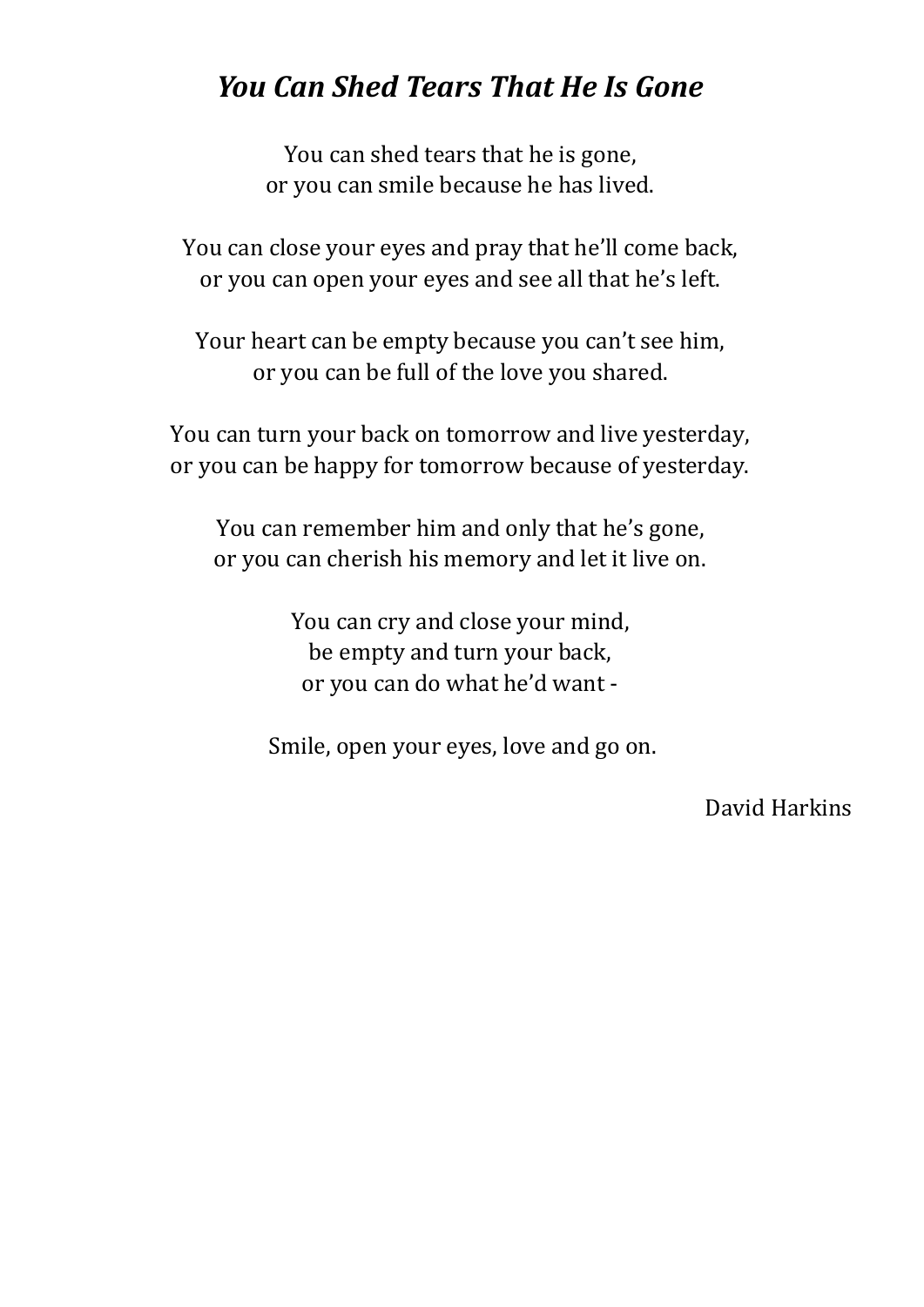## *You Can Shed Tears That She Is Gone*

You can shed tears that she is gone, or you can smile because she has lived.

You can close your eyes and pray that she'll come back, or you can open your eyes and see all that she's left.

Your heart can be empty because you can't see her, or you can be full of the love you shared.

You can turn your back on tomorrow and live yesterday, or you can be happy for tomorrow because of yesterday.

You can remember her and only that she's gone, or you can cherish her memory and let it live on.

> You can cry and close your mind, be empty and turn your back, or you can do what she'd want -

Smile, open your eyes, love and go on.

David Harkins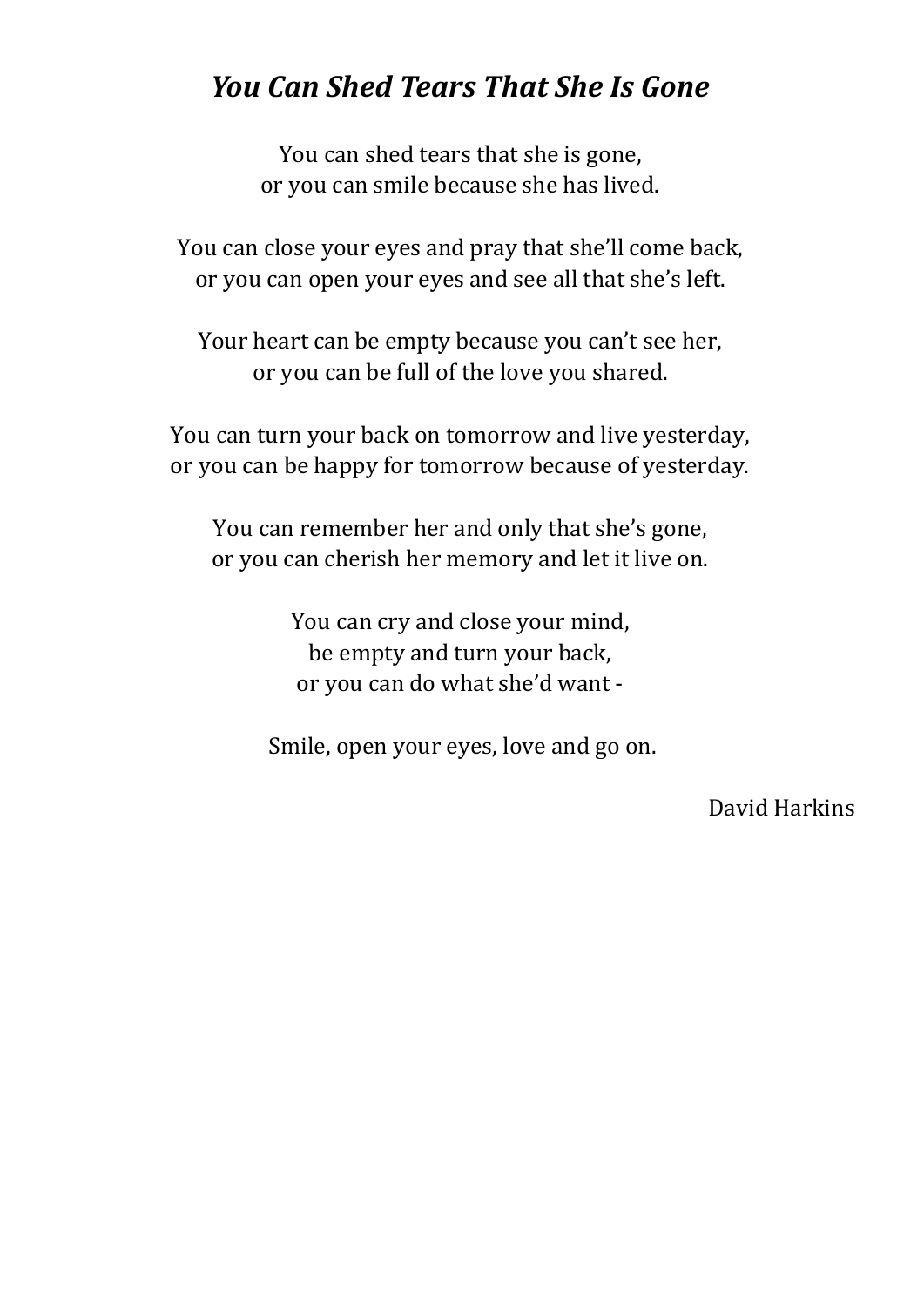# *Feel No Guilt In Laughter, He'd Know How Much You Care*

Feel no guilt in laughter, he'd know how much you care. Feel no sorrow in a smile that he is not here to share. You cannot grieve forever; he would not want you to. He'd hope that you could carry on the way you always do. So, talk about the good times and the way you showed you cared, the days you spent together, all the happiness you shared. Let memories surround you, a word someone may say will suddenly recapture a time, an hour, a day, that brings him back as clearly as though he were still here, and fills you with the feeling that he is always near. For if you keep those moments, you will never be apart and he will live forever locked safely within your heart.

Author Unknown

# **If I Should Go Before The Rest Of You**

If I should go before the rest of you, break not a flower nor inscribe a stone. Nor when I'm gone speak in a Sunday voice, but be the usual selves that I have known.

> Weep if you must, parting is hell. But life goes on, so sing as well.

> > Joyce Grenfell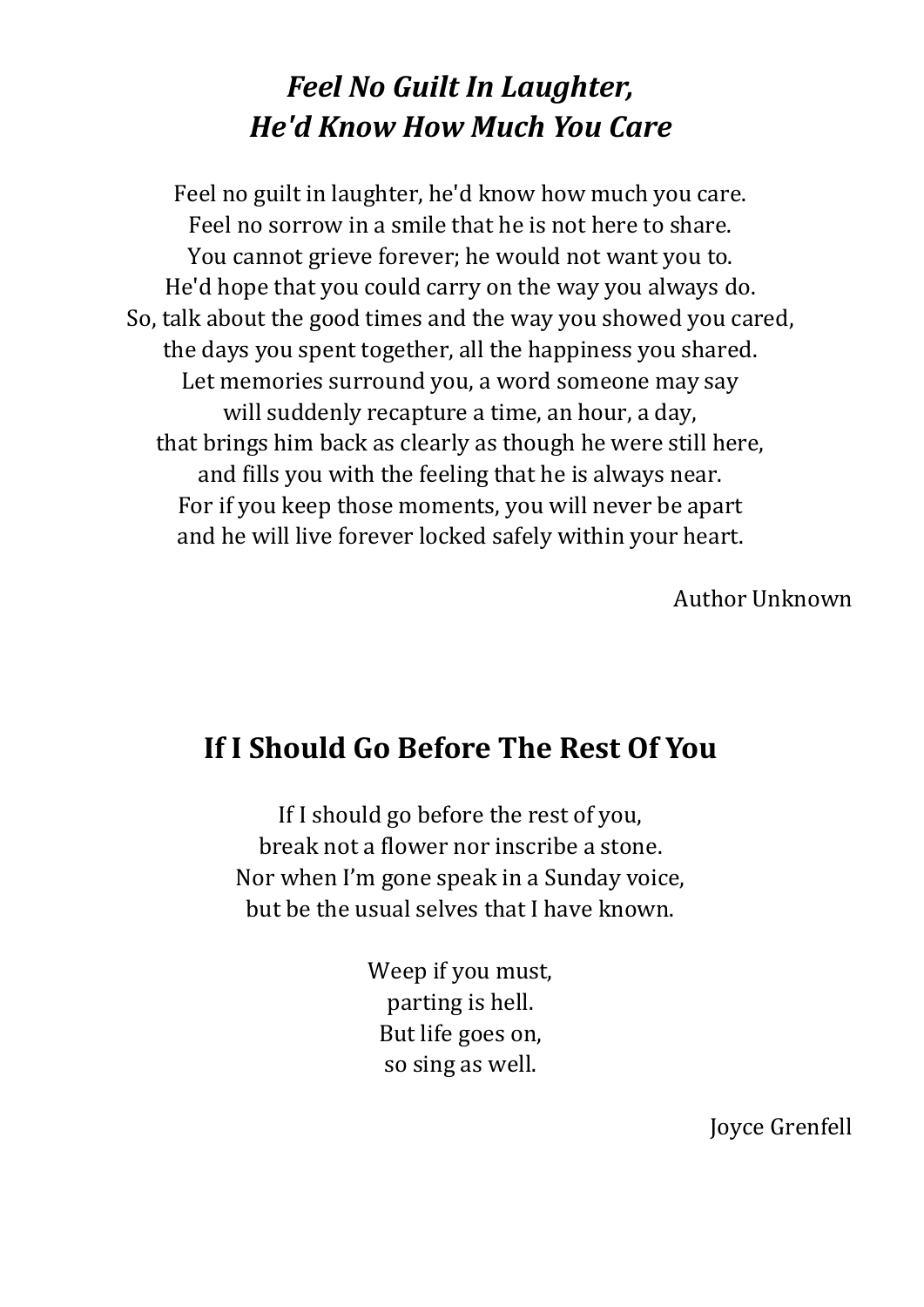# *A Parable Of Immortality*

"I am standing upon the seashore. A ship at my side spreads her white sails to the morning breeze and starts for the blue ocean. She is an object of beauty and strength, and I stand and watch until at last she hangs like a speck of white cloud just where the sea and sky come down to mingle with each other.

> Then someone at my side says, 'There she goes!'

Gone where? Gone from my sight that is all. She is just as large in mast and hull and spar as she was when she left my side and just as able to bear her load of living freight to the place of destination. Her diminished size is in me, not in her.

And just at the moment when someone at my side says, 'There she goes!' there are other eyes watching her coming and their voices ready to take up the glad shout 'Here she comes!'"

Henry Van Dyke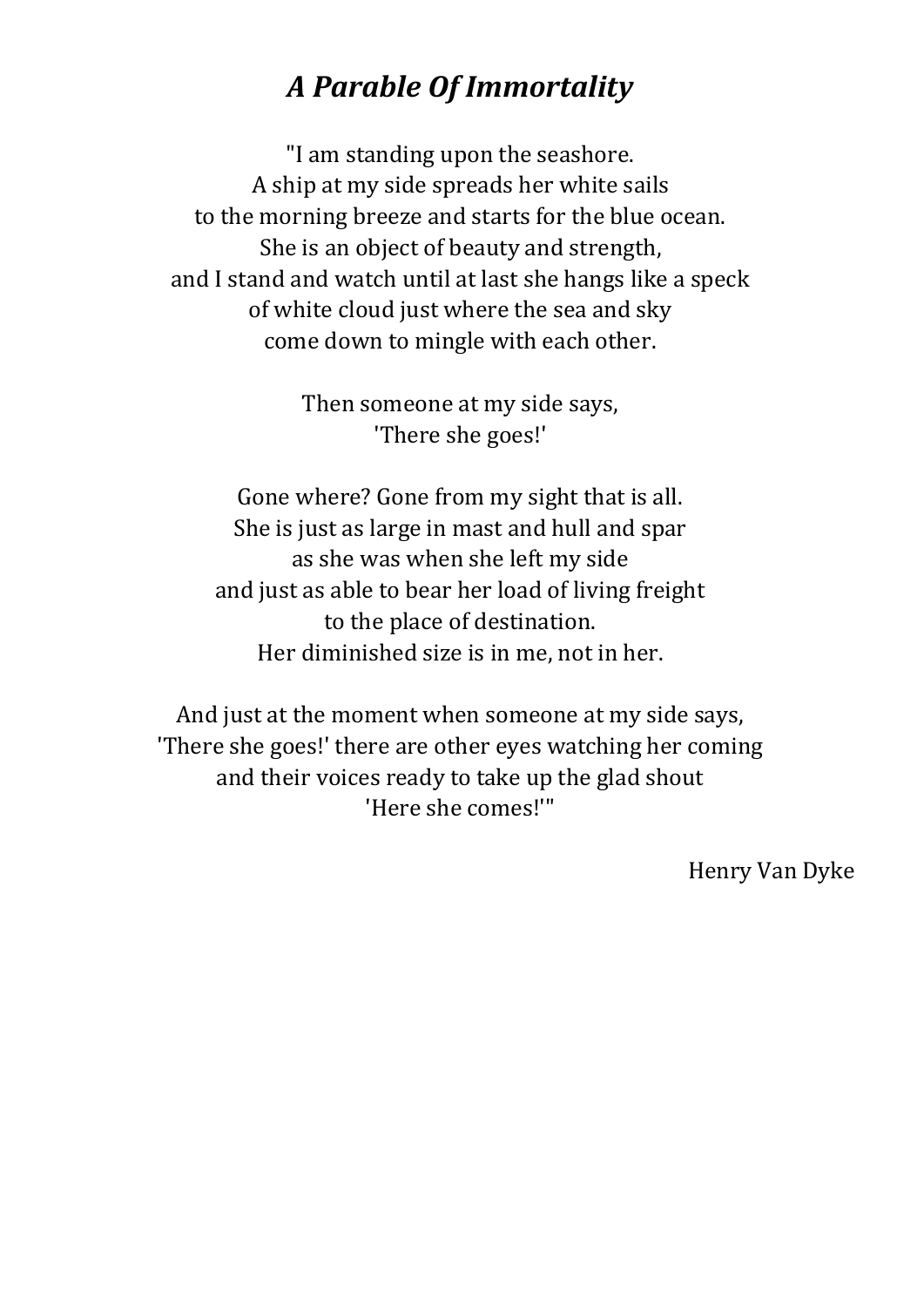#### *Farewell My Friends*

It was beautiful as long as it lasted the journey of my life.

I have no regrets whatsoever save the pain I'll leave behind.

Those dear hearts who love and care and the heavy with sleep ever moist eyes. The smife, in spite of a lump in the throat and the strings pulling at the heart and soul.

The strong arms that held me up when my own strength let me down. Each morsel that I was fed with was full of love divine.

At every turning of my life I came across good friends. Friends who stood by me even when the time raced by.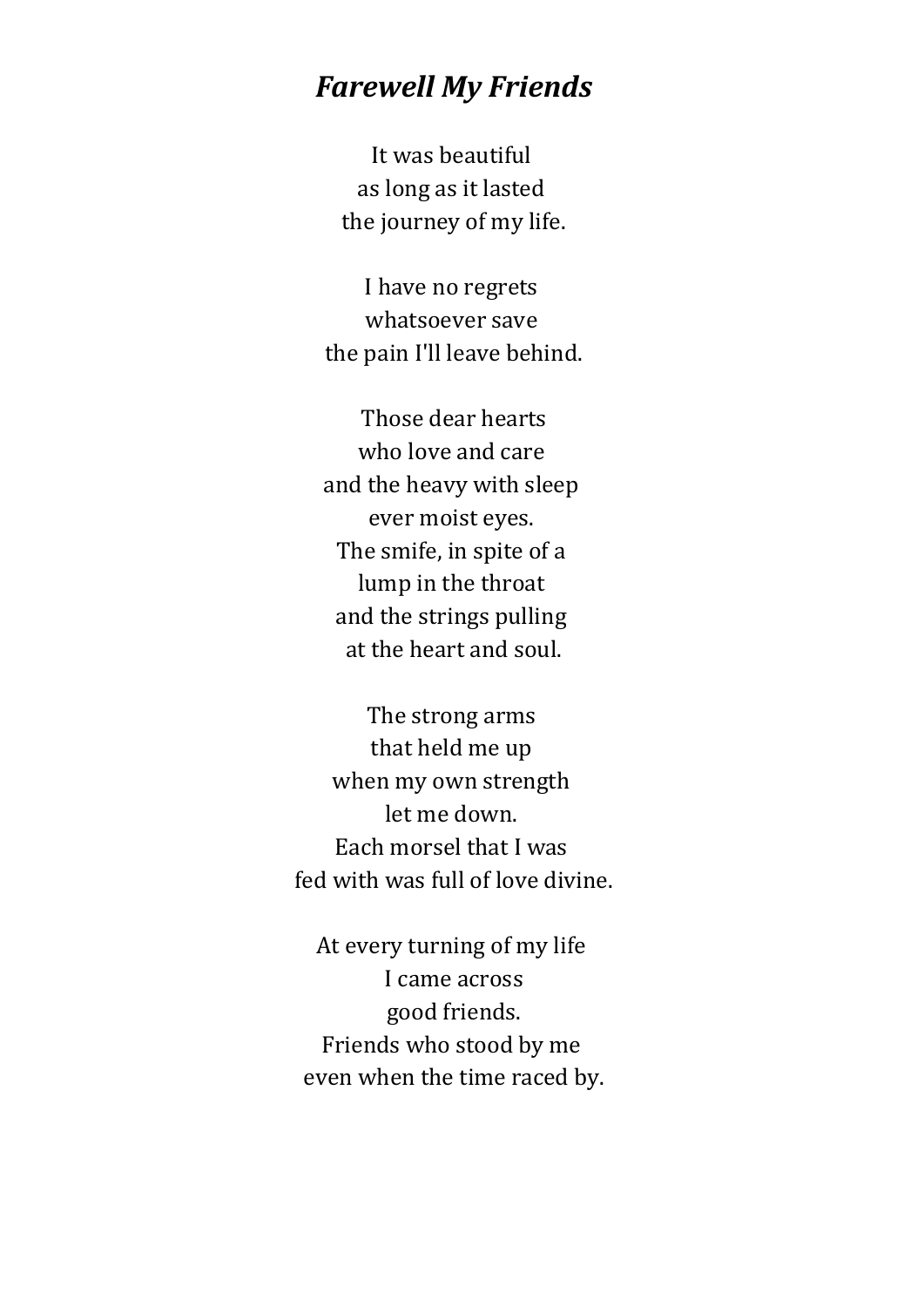Farewell, Farewell my friends. I smile and bid you goodbye. No, shed no tears, for I need them not All I need is your smile.

If you feel sad think of me for that's what I'd like.

When you live in the hearts of those you love, remember then.... you never die.

#### Rabindranath Tagore

### *I Am Not There*

Do not stand at my grave and weep; I am not there. I do not sleep. I am a thousand winds that blow. I am the diamond glints on snow. I am the sunlight on ripened grain. I am the gentle autumn rain. When you awaken in the morning's hush, I am the swift uplifting rush of quiet birds in circled flight. I am the soft stars that shine at night. Do not stand at my grave and cry, I am not there. I did not die.

Mary Elizabeth Frye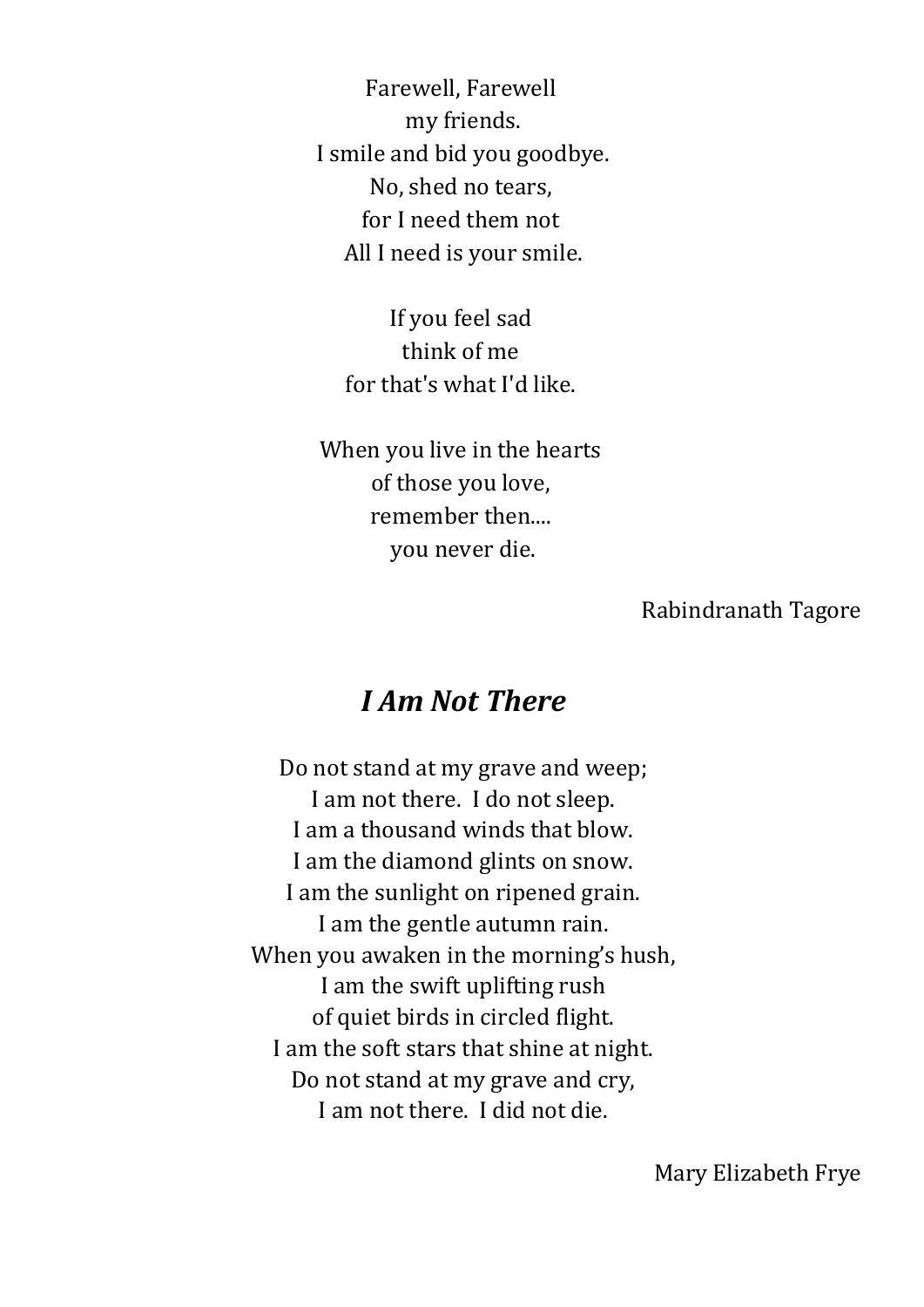## *Farewell To You*

Farewell to you! But not farewell to all my fondest thoughts of you; within my heart they still shall dwell and they shall cheer and comfort me.

Life seems more sweet because you lived and men more true because you were one; nothing is lost that you did give nothing destroyed that you have done

Farewell to you! But not farewell to all my fondest thoughts of you; within my heart they still shall dwell and they shall cheer and comfort me.

#### *Anne Bronte*

#### *Miss Me, But Let Me Go*

When I come to the end of the road. and the sun has set for me, I want no tears in a gloom-filled room. Why cry for a soul set free?

Miss me a little, but not too much, and not with your head bowed low. Remember the love that once we shared. Miss me, but let me go.

This is a journey we all must take and each must take alone; It's all a part of God's perfect plan, a step on the road to home.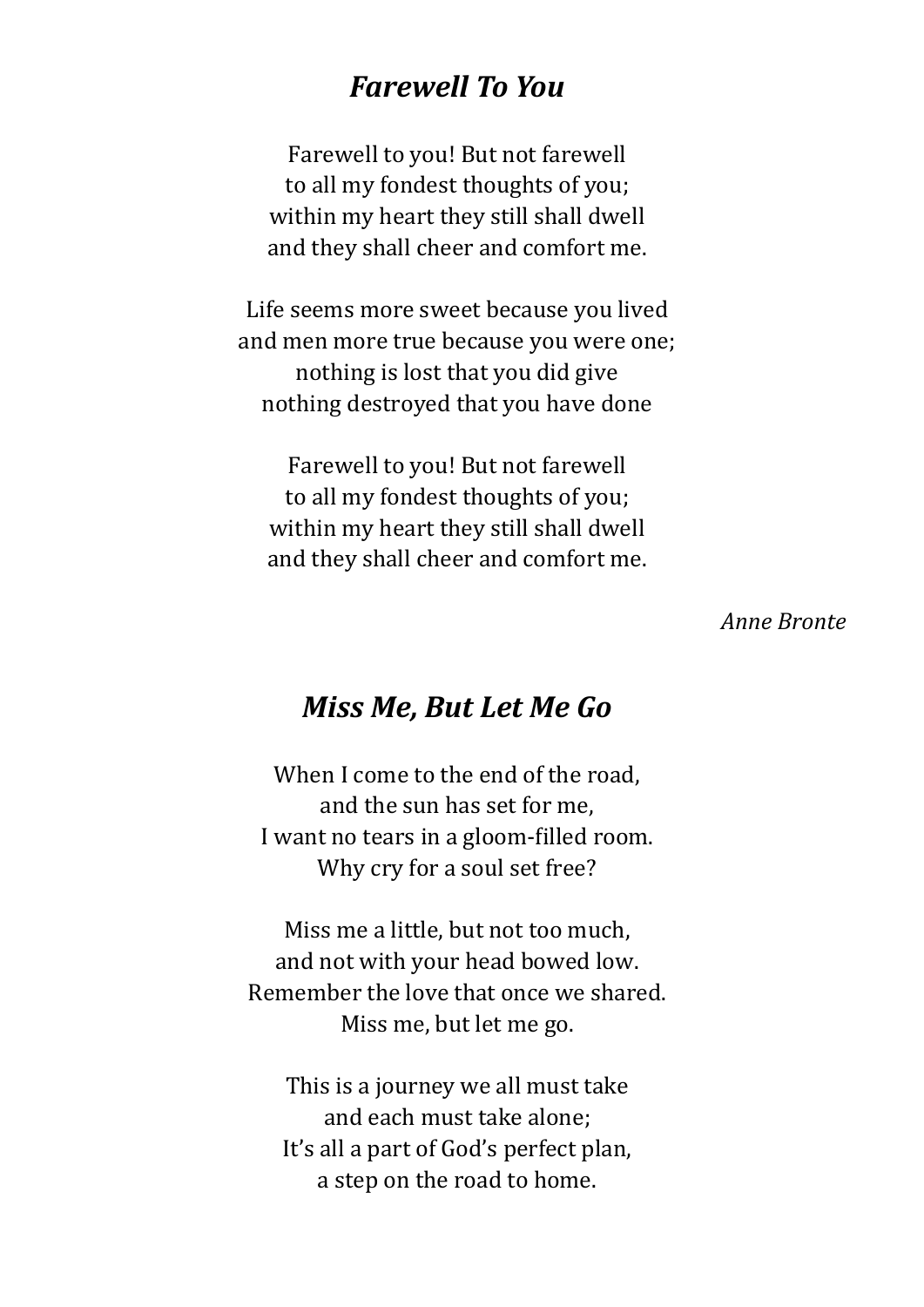When you are lonely and sick of heart, go to the friends that we know. Bury your sorrows in doing good. Miss me, but let me go.

Christina Rossetti

# **Into The Freedom Of Wind And Sunshine**

Into the freedom of wind and sunshine, we let you go

Into the dance of the stars and the planets, we let you go

Into the winds breath and the hands of the star maker, we let you go

> We love you, we miss you. We want you to be happy. Go softly, go dancing. Go running home.

> > Ruth Burgess

## *If I Should Die And Leave You Here A While*

If I should die and leave you here a while be not like others, sore, undone, who keep long vigils by the silent dust and weep. For my sake; turn again to life and smile leaving thy heart and tender hand to do something to comfort other hearts than mine. Complete those dear unfinished tasks of mine and I, perchance, may therein comfort you.

Mary Lee Hall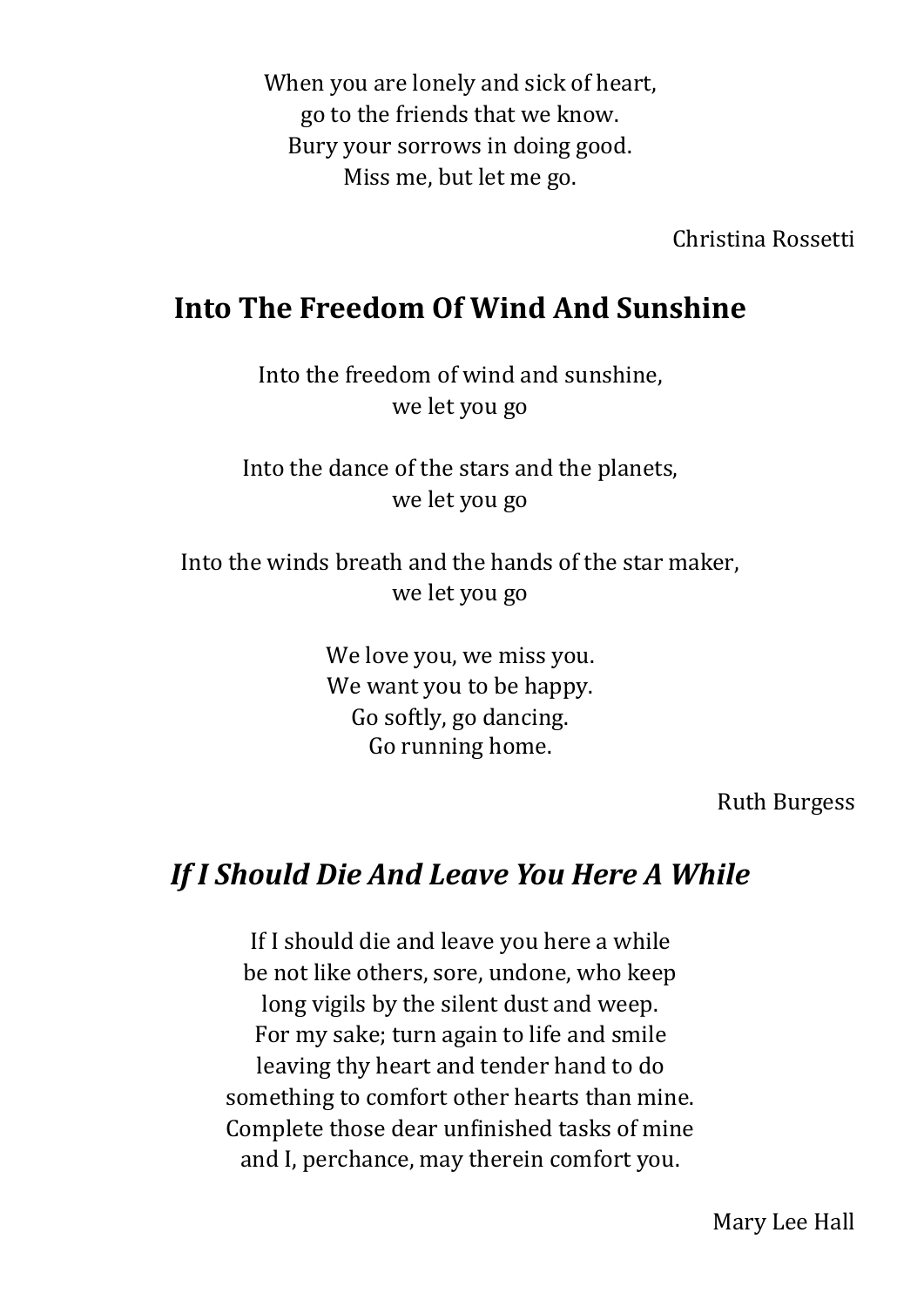#### *Beyond The Rainbow's End*

I have gone from sight, but I am waiting, waiting just beyond the rainbow's end. I'm happy in this place I have gone to because, I'm here with my forever friends.

All thoughts of me, let them be joyful of things we've done and happy times we've shared. Don't feel sad my loved ones, because I've left you. Please laugh and talk of me, as if I'm there.

Look up in the sky, I am the sunshine. I'm the mist that rises on a summer's morn. I'm the gentle breeze that cools the autumn evening. When the birds sing in the trees, I'm their song.

This journey I have made, one day you'll make it. You too will be with my forever friends. It's then once more that, we will be together. I'll meet you just beyond the rainbow's end.

Author Unknown

#### *Until Then*

From where I sit I shed a tear, wishing somehow, that you were near.

So I close my eyes and think of you and in just one movement you step into view. Now you're not here for me to touch, my memories are precious and mean so much.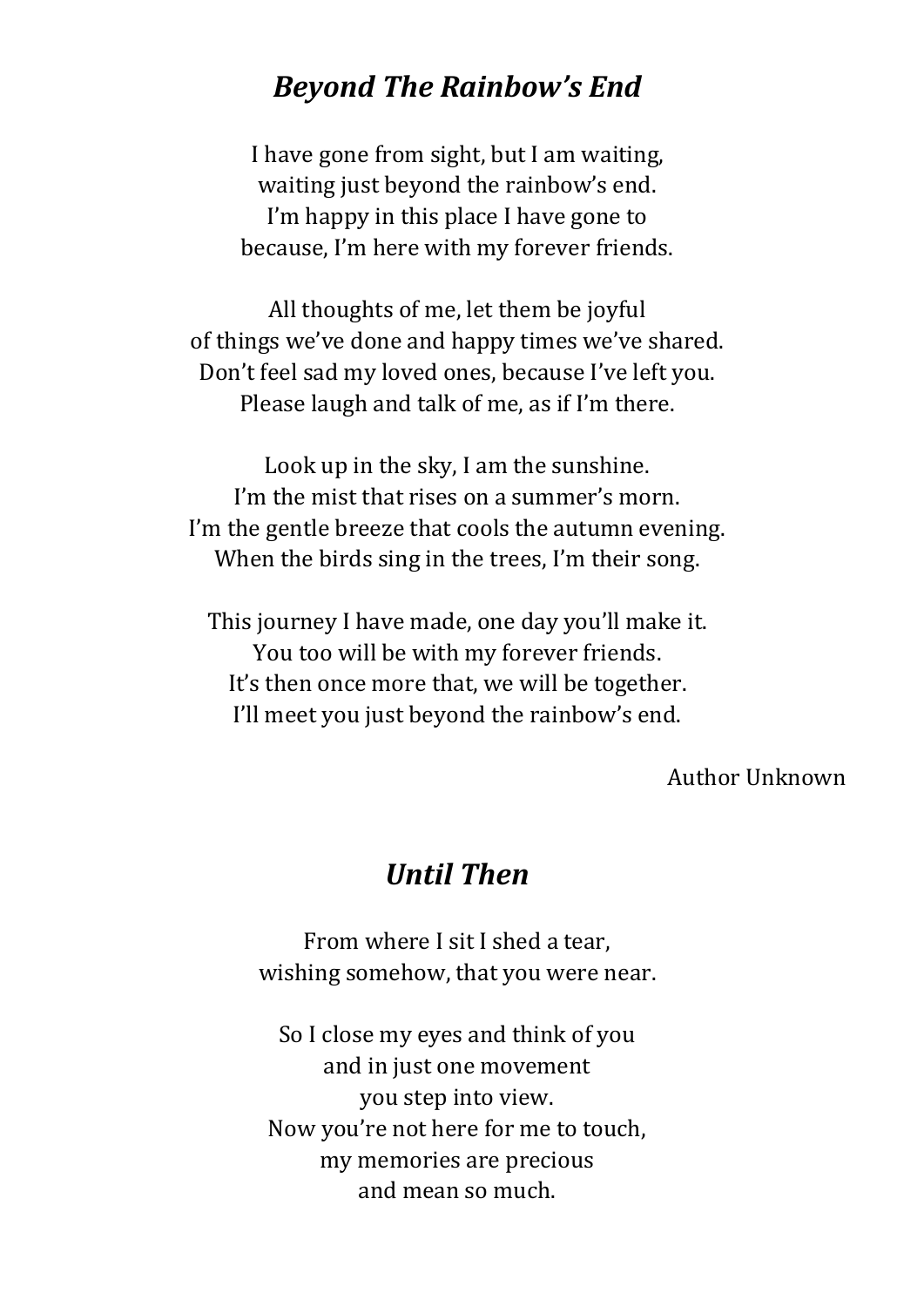I have no doubt that you are safe, for you have moved to a brighter place. You'll be welcomed with open arms and all around will be a loving calm. There is even a seat reserved for you, reward, for the love you gave and the life you knew.

I know someday I'll see you again, I'll think of you often, rest until then…..

#### Author Unknown

#### *Not, How Did He Die, But How Did He Live?*

Not, how did he die, but how did he live? Not, what did he gain, but what did he give? These are the units to measure the worth of a man as a man, regardless of his birth. Not what was his church, nor what was his creed? But had he befriended those really in need? Was he ever ready, with words of good cheer, to bring back a smile, to banish a tear? Not what did the sketch in the newspaper say, but how many were sorry when he passed away?

Author Unknown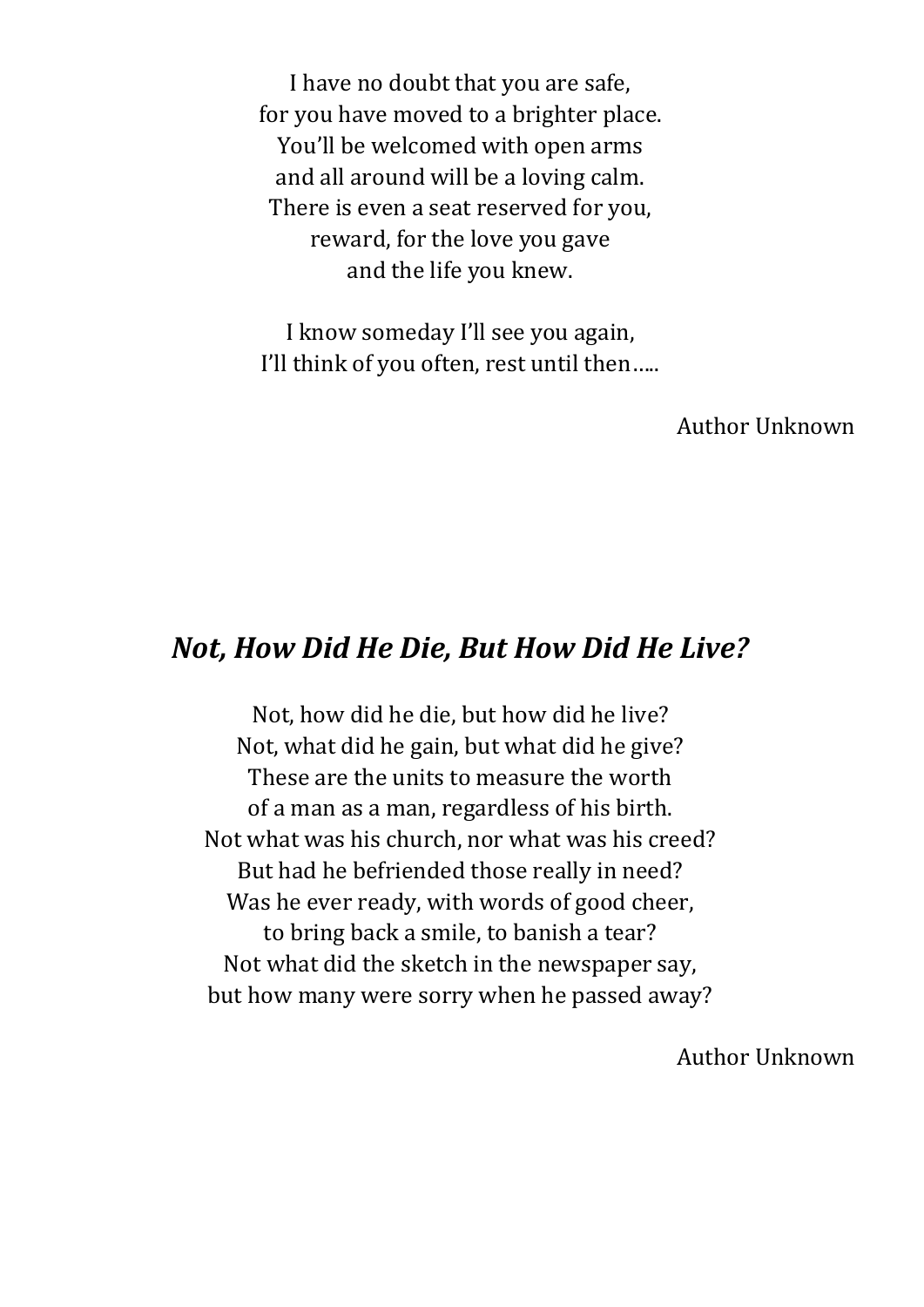## *To Those I love And Those Who Loved Me*

When I am gone, release me, let me go… I have so many things to see and do. You must not tie yourself to me with tears; be happy that we had so many years.

So grieve a while for me, for grieve you must, then let your grief be comforted by trust. It's only for a while that we must part, so bless the memories within your heart.

I won't be far away, for life goes on; so if you need me, call and I will come. Though you can't see me, or touch me, I'll be near, and if you listen with your heart, you'll hear, all of my love around you soft and clear.

And then, when you must come this way alone, I'll greet you with a smile and say, "welcome home."

Author Unknown

#### *The Rose Beyond The Wall*

A rose once grew where all could see, sheltered beside a garden wall. And, as the days passed swiftly by, it spreads its branches, straight and tall .......

One day, a beam of light shone through a crevice that had opened wide the rose bent gently toward its warmth then passed beyond to the other side ........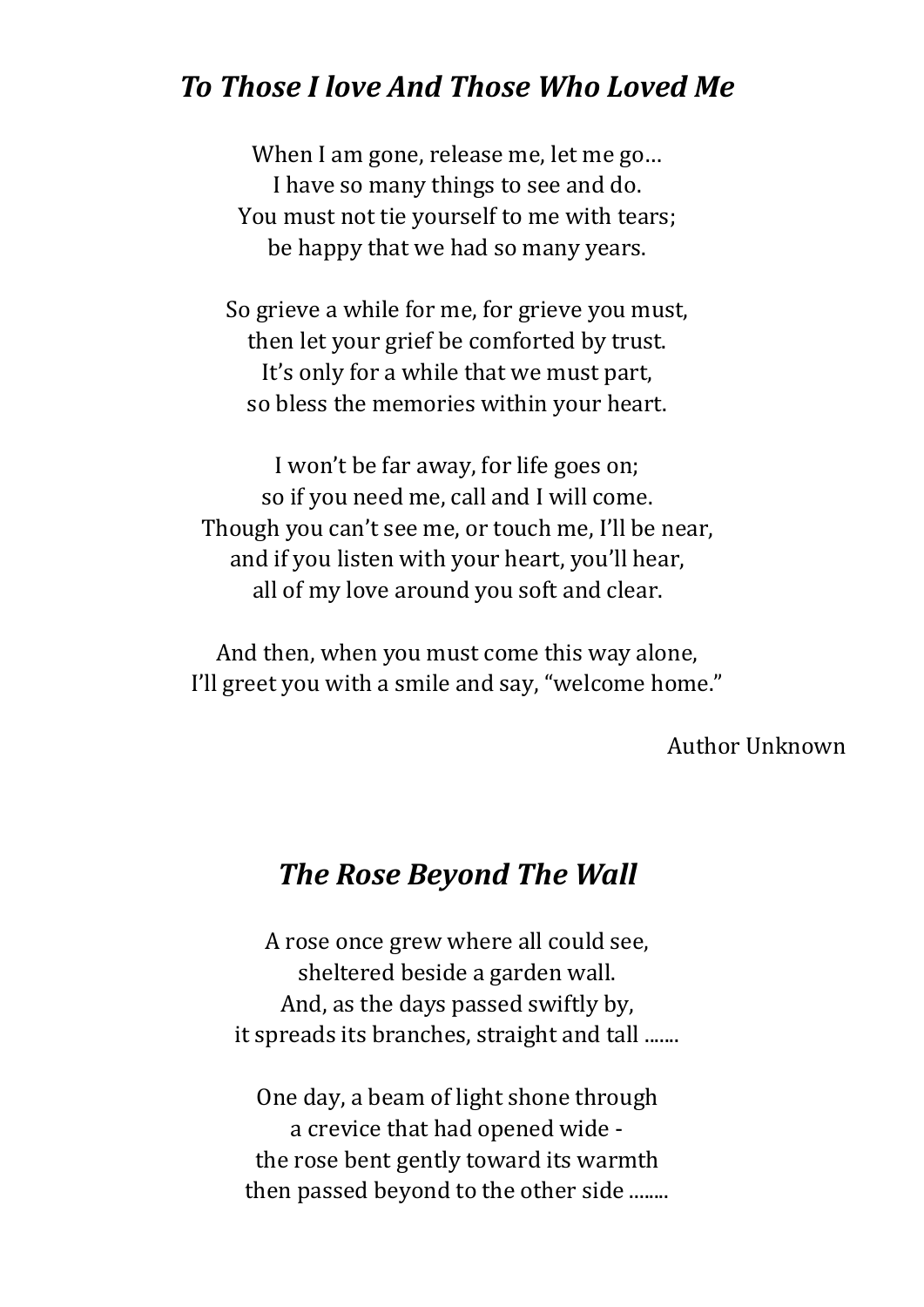Now, you who deeply feel its loss, be comforted - the rose blooms there. Its beauty even greater now, nurtured by God's own loving care.

A.L. Frink

#### *Remember Me When I Am Gone Away*

Remember me when I am gone away, gone far away into the silent land; when you can no longer hold me by the hand, nor I half turn to go, yet turning stay.

Remember me when no more day by day you tell me of our future that you planned: only remember me; you understand it will be late to counsel then or pray.

Yet if you should forget me for a while and afterwards remember, do not grieve: for if the darkness and corruption leave a vestige of thoughts that once I had, better by far you should forget and smile than that you should remember and be sad.

Christina Rossetti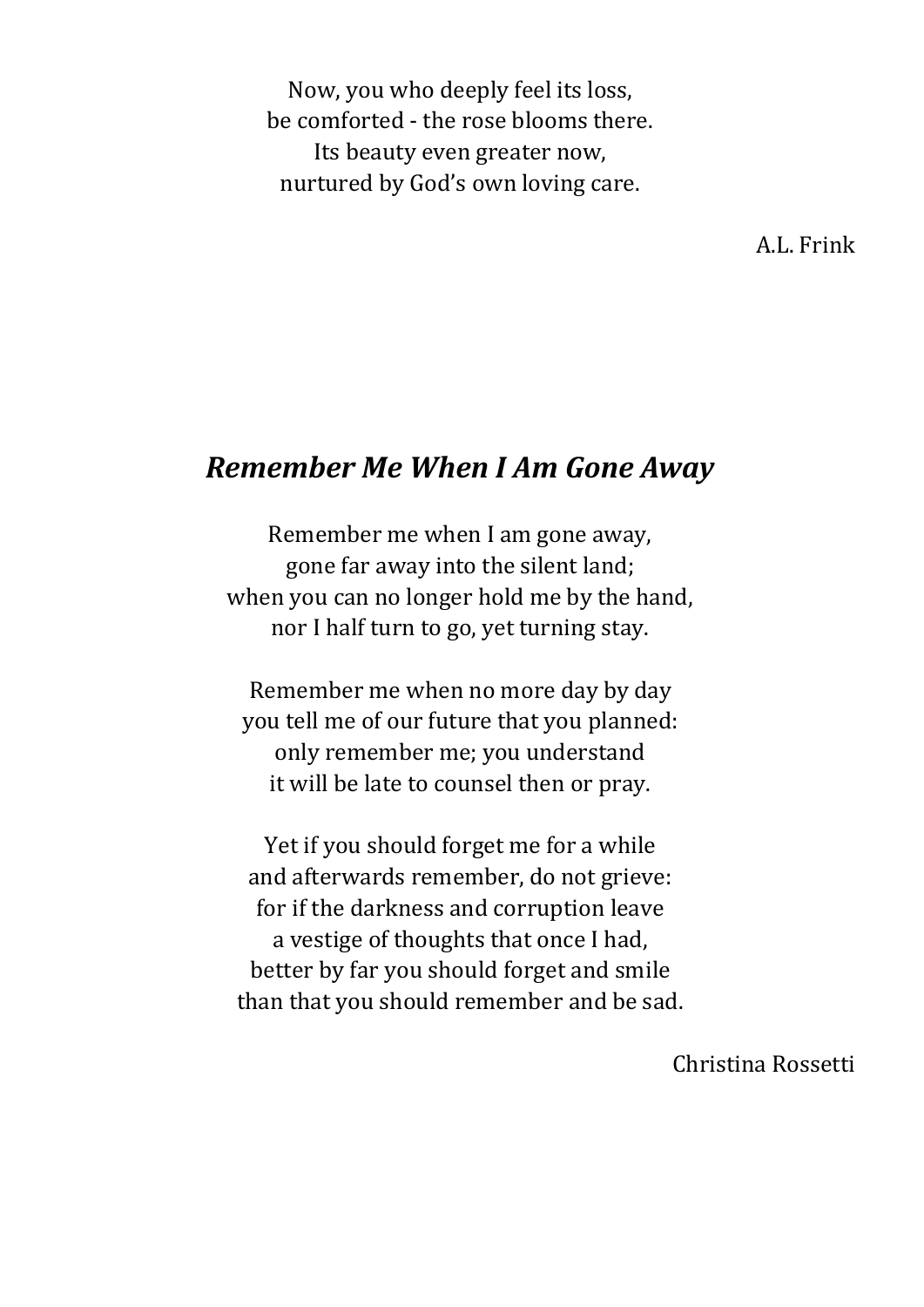## *I'll Walk Beside You*

I'll walk beside you through the world today, while dreams and songs and flowers bless your way, I'll look into your eyes and hold your hand, I'll walk beside you through the golden land.

I'll walk beside you through the world tonight, beneath the starry skies ablaze with light, and in your heart love's tender words I'll hide, I'll walk beside you through the eventide.

I'll walk beside you through the passing years, through days of cloud and sunshine, joy and tears; and when the great call comes, the sunset gleams, I'll walk beside you to the land of dreams.

Edward Lockton

## *Perhaps If We Could See*

Perhaps if we could see the beauty of the land to which our loved ones are called from you and me we'd understand.

> Perhaps if we could hear the welcome they receive from old familiar voices – all so dear, we would not grieve.

Perhaps if we could know the reason why they went we'd smile – and wipe away the tears that flow and wait content.

Author Unknown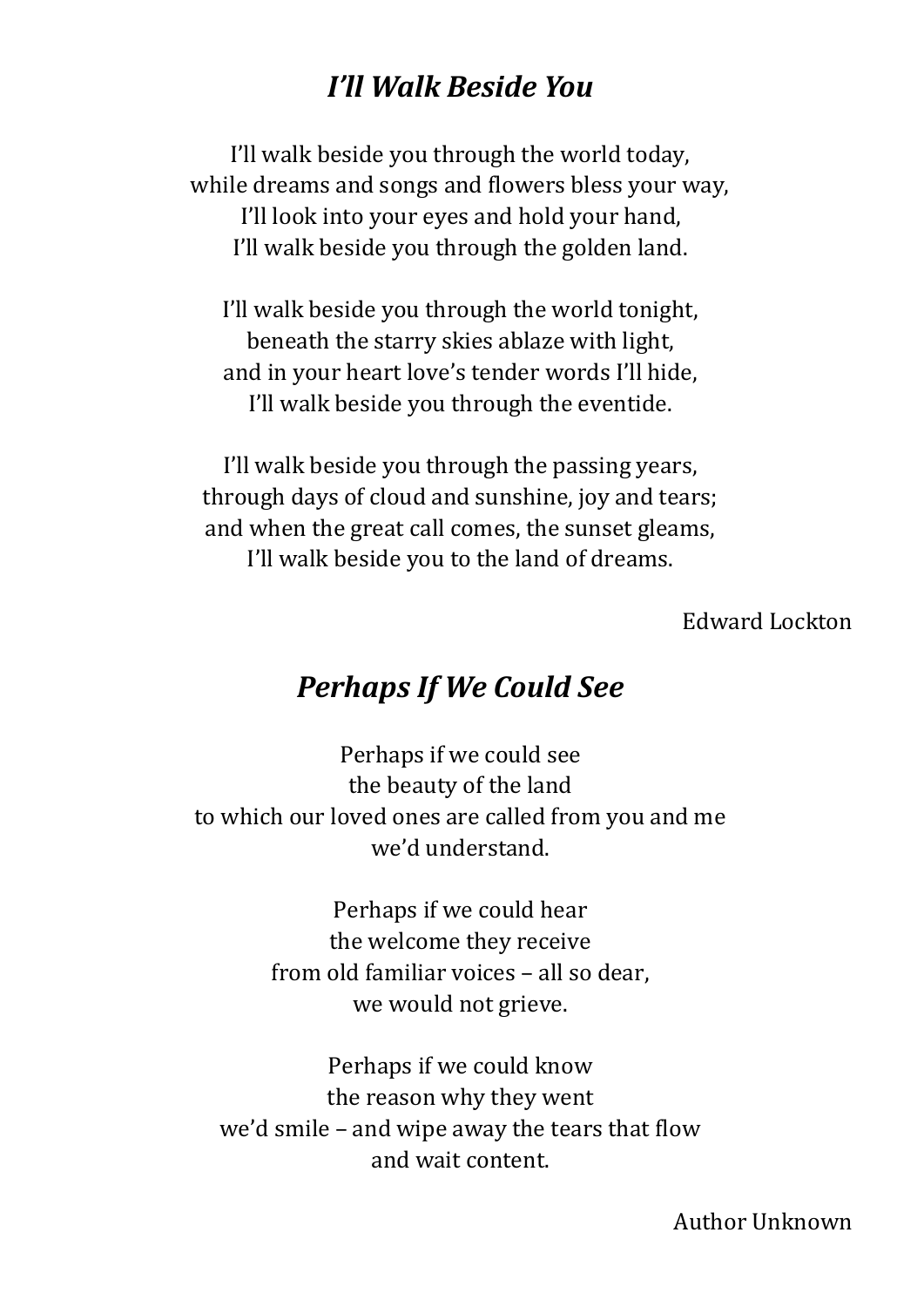## *When I Must Leave You For A While*

*A mother's farewell to her children*

When I must leave you for a while please do not grieve and shed wild tears and hug your sorrows to you through the years. But start out bravely with a gallant smile.

And for my sake and in my name live on and do all things the same. Feed not your loneliness on empty days but fill each waking hour in useful ways.

Reach out your hand in comfort and in cheer and I in turn will comfort you and hold you near. And never be afraid to die for I am waiting for you in the sky.

#### *Indian Prayer*

When I am dead Cry for me a little. Think of me sometimes but not too much. Think of me now and again as I was in life. At some moments it's pleasant to recall but not for long. Leave me in peace and I shall leave you in peace. And while you live let your thoughts be with the living.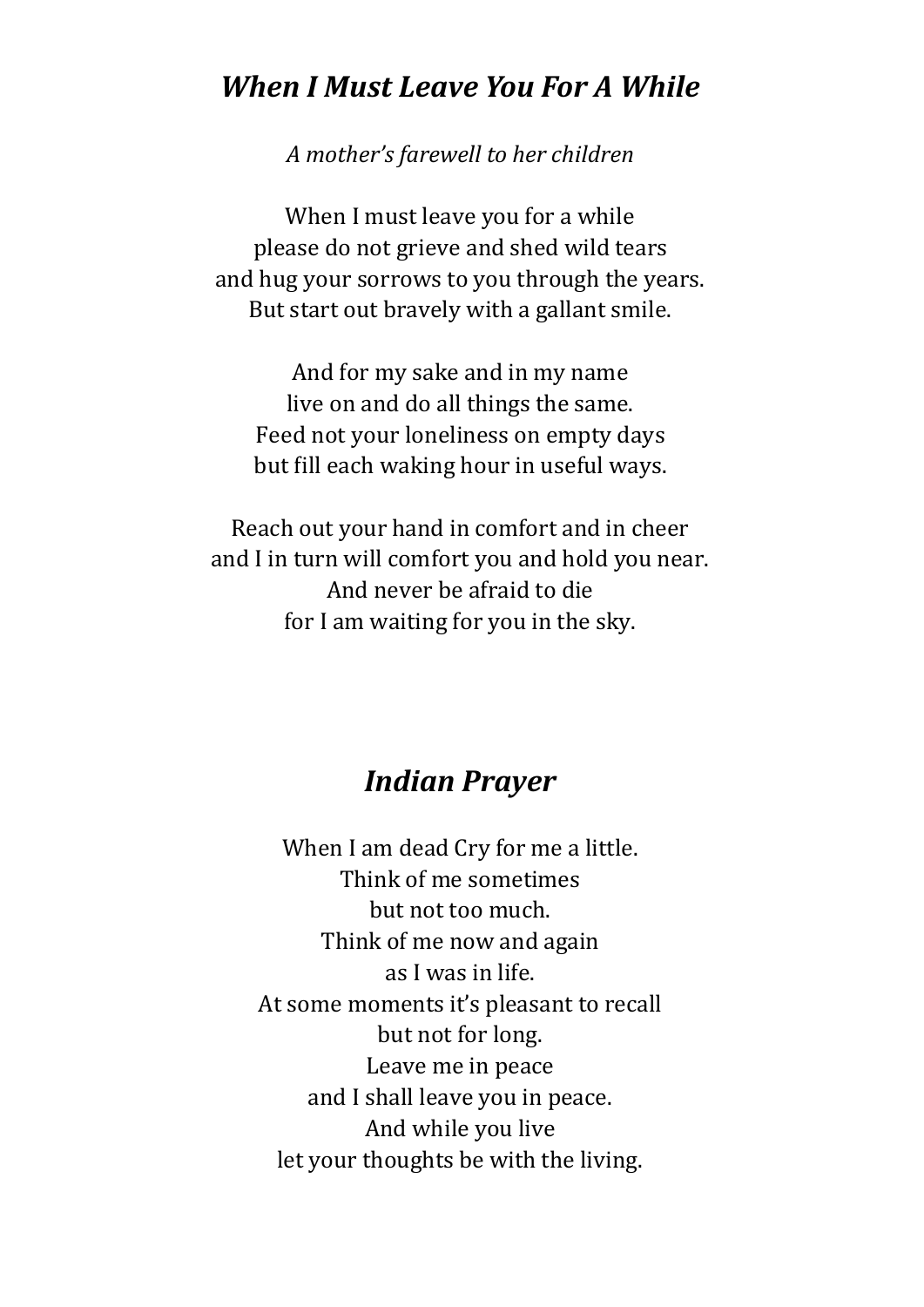## *I'm Free*

Don't grieve for me, for now I'm free, I'm following the path God laid for me. I took his hand when I heard his call, I turned my back and left it all.

I could not stay another day, to laugh, to love, to work, to play. Tasks left undone must stay that way, I've found that peace at the close of the day.

If my parting has left a void, then fill it with remembered joy. A friendship shared, a laugh, a kiss, ah yes, these things I too will miss.

Be not burdened with times of sorrow, I wish you the sunshine of tomorrow. My Life's been full, I savoured much, good friends, good times, a loved one's touch.

Perhaps my time seemed all too brief, don't lengthen it now with undue grief. Lift up your heart and share with me, God wanted me now, He set me free.

#### Author Unknown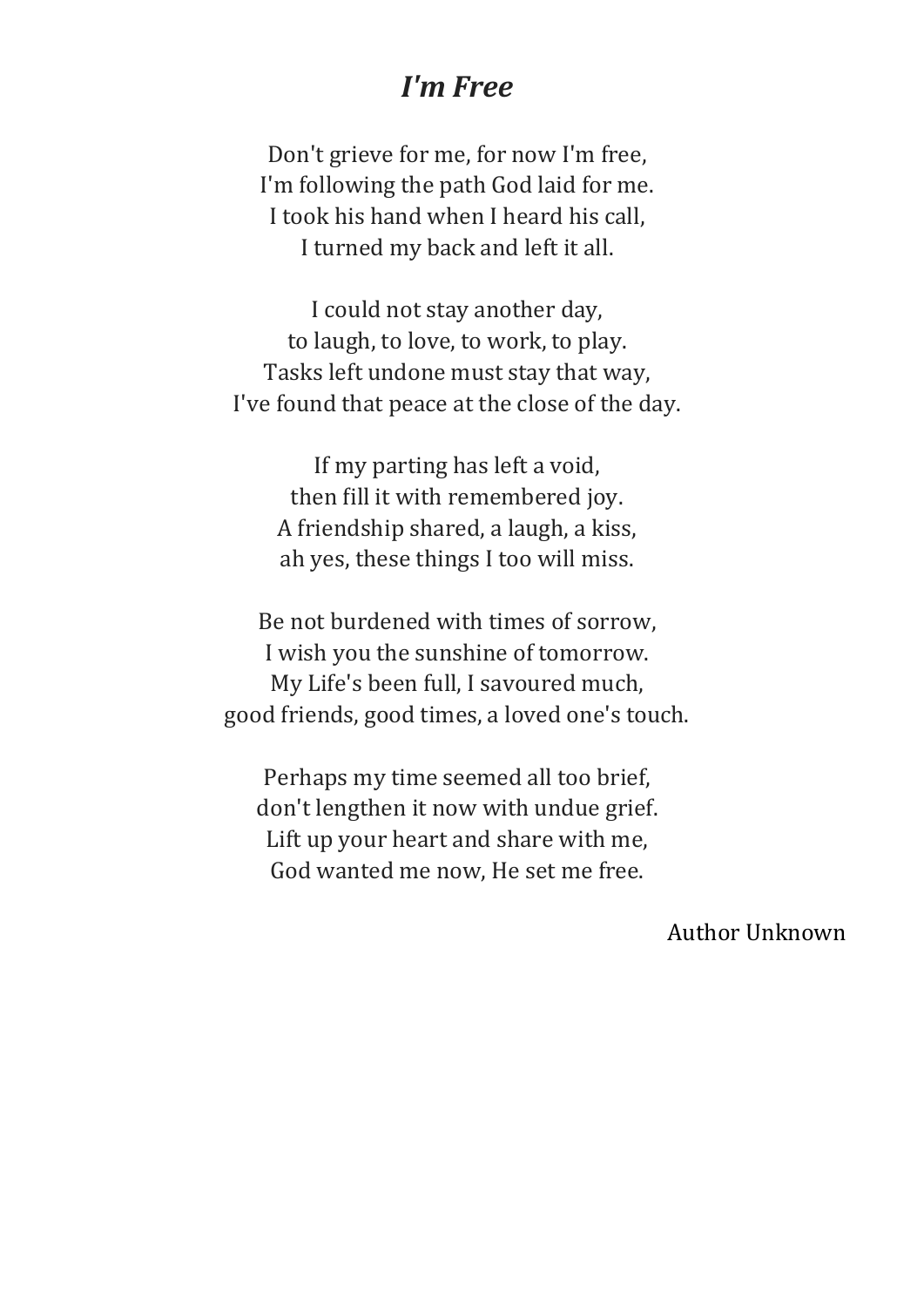#### *Crossing The Bar*

Sunset and evening star and one clear call for me! And may there be no moaning of the bar, when I put out to sea.

But such a tide as moving seems asleep, too full for sound and foam. When that which drew from out the boundless deep turns again home.

> Twilight and evening bell, and after that the dark! And may there be no sadness of farewell, when I embark;

For tho' from out our bourne of Time and Place the flood may bear me far. I hope to see my Pilot face to face when I have crossed the bar.

*by Alfred Lord Tennyson*

#### *A Navaho Prayer*

Grieve for me, for I would grieve for you. Then brush away the sorrow and the tears. Life is not over, but begins anew, with courage you must greet the coming years. To live forever in the past is wrong; can only cause you misery and pain. Dwell not on memories overlong, with others you must share and care again. Reach out and comfort those who comfort you; recall the years, but only for a while. Nurse not your loneliness; but live again. Forget not. Remember with a smile.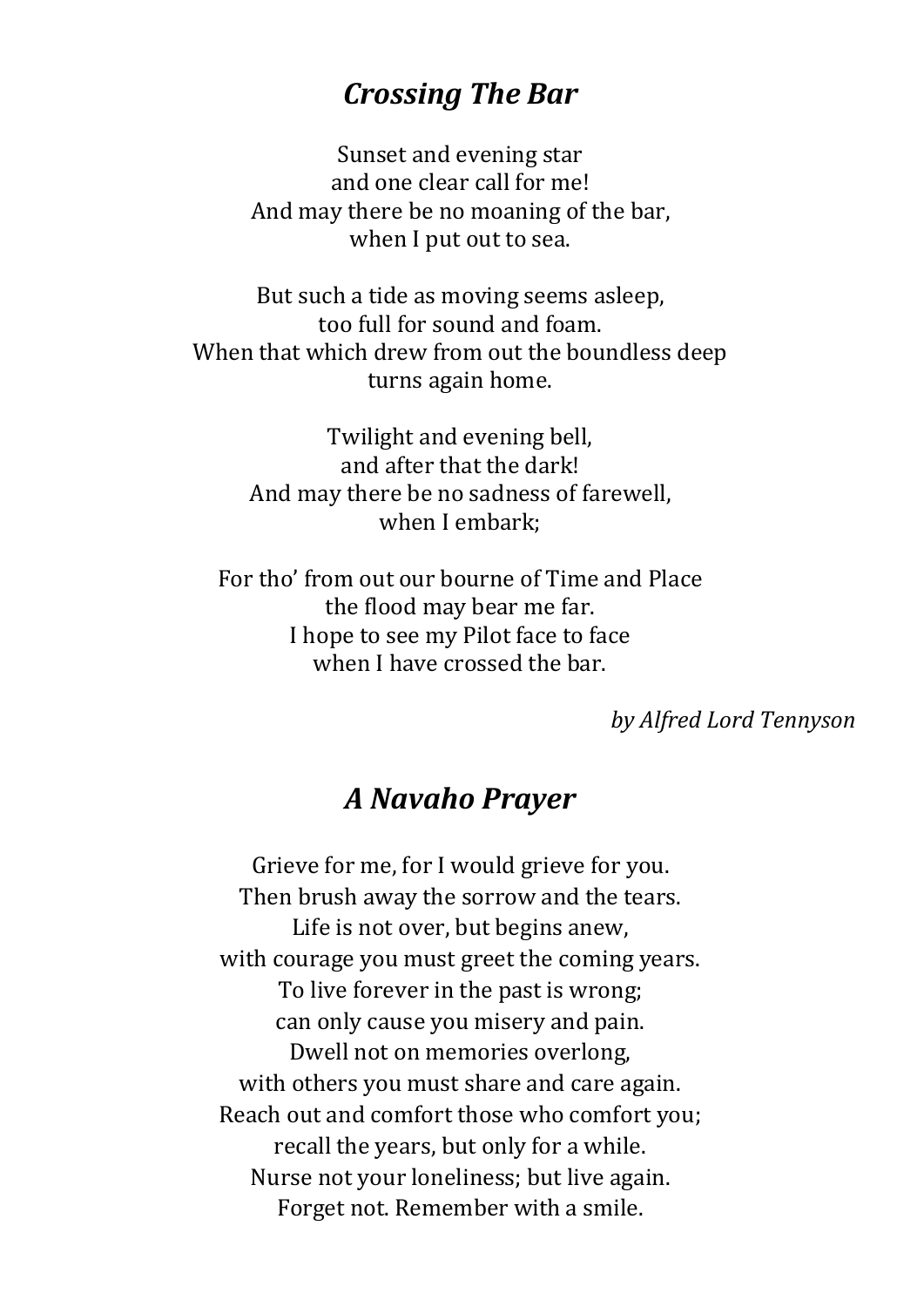## *Remember Me*

To the living, I am gone. To the sorrowful, I will never return. To the angry, I was cheated, but to the happy, I am at peace, and to the faithful, I have never left. I cannot be seen, but I can be heard. So as you stand upon a shore, gazing at a beautiful sea - remember me. As you look in awe at a mighty forest and its grand majesty - remember me. As you look upon a flower and admire its simplicity - remember me. Remember me in your heart, your thoughts, and your memories of the times we loved, the times we cried, the times we fought, the times we laughed. For if you always think of me, I will have never gone.

Author Unknown

## *God's Garden*

God looked around his garden and found an empty place, He then looked down upon the earth and saw your tired face.

He put his arms around you and lifted you to rest. God's garden must be beautiful He always takes the best.

He knew that you were suffering He knew you were in pain. He knew that you would never get well on earth again.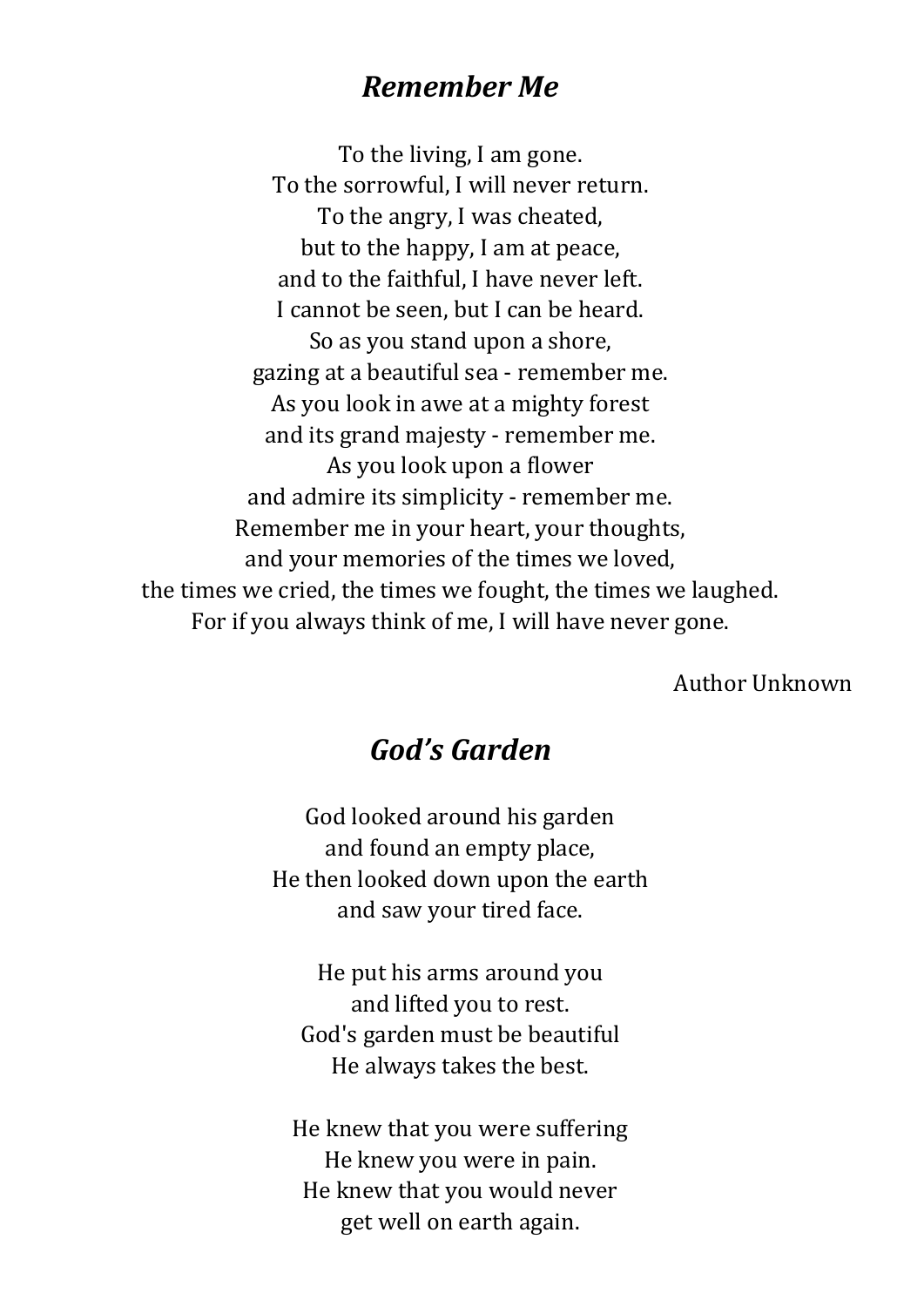He saw the road was getting rough and the hills were hard to climb. So he closed your weary eyelids and whispered, 'Peace be Thine'.

It broke our hearts to lose you but you didn't go alone, for part of us went with you the day God called you home.

#### Author Unknown

#### *A Hebrew Prayer*

In the rising of the sun and in its going down, we remember them. In the blowing of the wind and in the chill of winter, we remember them. In the opening of the buds and in the rebirth of spring, we remember them. In the blueness of the sky and in the warmth of summer, we remember them. In the rustling of the leaves and in the beauty of autumn, we remember them. In the beginning of the year and when it ends, we remember them. When we are weary and in need of strength, we remember them. When we are lost and are sick of heart we remember them. When we have joys we yearn to share. we remember them. So long as we live, they too shall live, for they are now a part of us, as we remember them.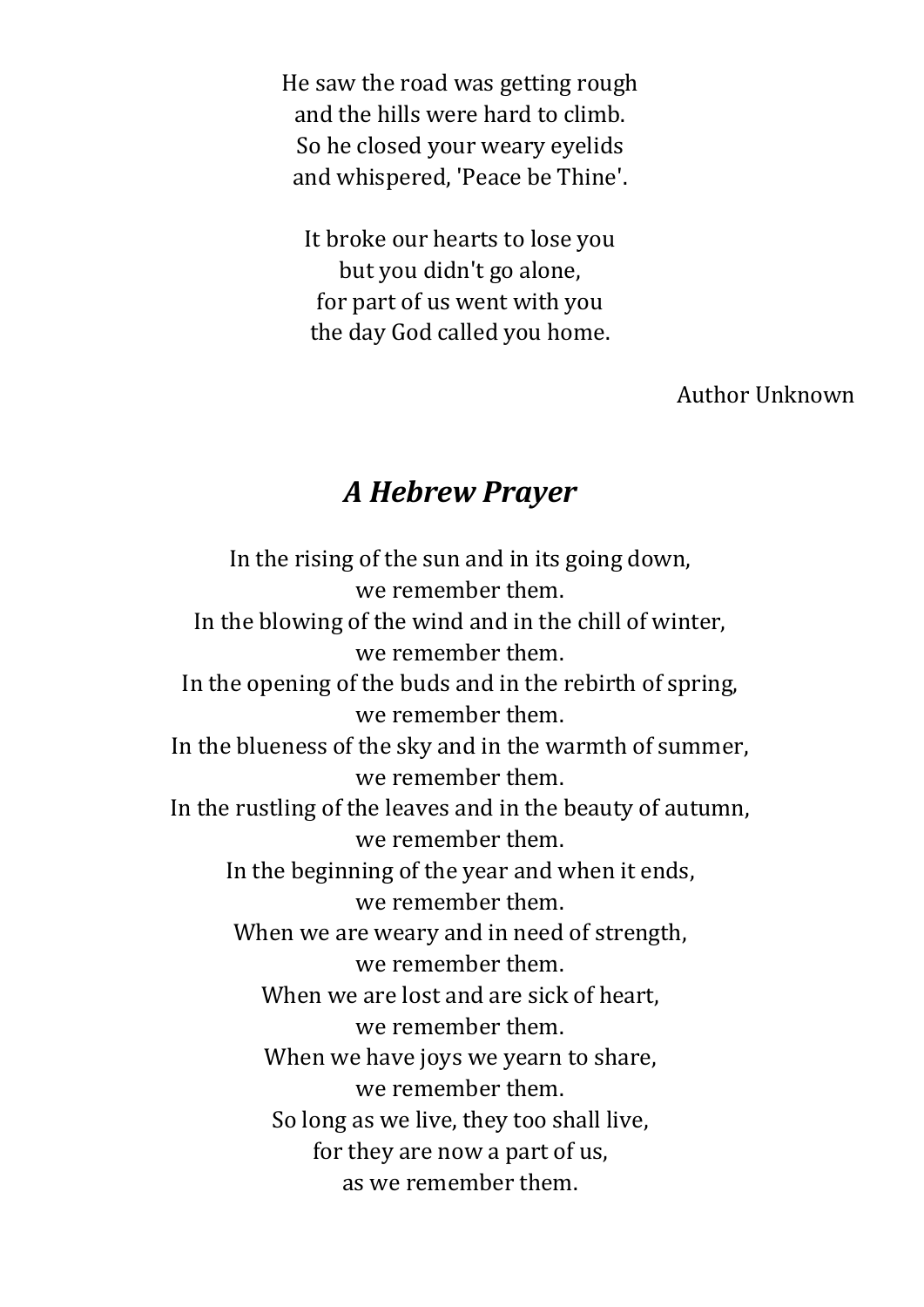# *This Life Mattered*

This life mattered.

Ready or not, someday it all comes to an end. There are no more sunrises, no more minutes, hours or days. All the things collected, treasured or forgotten, pass to someone else. Wealth, fame and temporal power shrivel to irrelevance. It matters not what was owned or owed. Grudges, resentments, frustrations, and jealousies finally disappear. Hopes, ambitions, plans, and to-do lists expire. Wins and losses that once seemed so important fade away. It no longer matters where you came from, or on what side of the tracks you lived. No matter whether you were beautiful, or brilliant. Gender and skin colour are irrelevant.

> So what matters? How is the value of our days measured?

What matters is not what we bought, but what we built; not what we got, but what we gave. What matters is not our success, but our significance. What matters is not what we learnt but what we taught. What matters is every act of integrity, compassion, courage or sacrifice that enriched, empowered or encouraged others to emulate our example. What matters is not our competence, but our character. What matters is not how many people we knew, but how many people will feel a lasting loss when we are gone. What matters is not our memories. but the memories that live in those who loved us. What matters is how long we will be remembered, by whom and for what. Living a life that matters doesn't happen by accident. It's not a matter of circumstance, but a matter of choice.

> Yes my friends. This life that we remember mattered.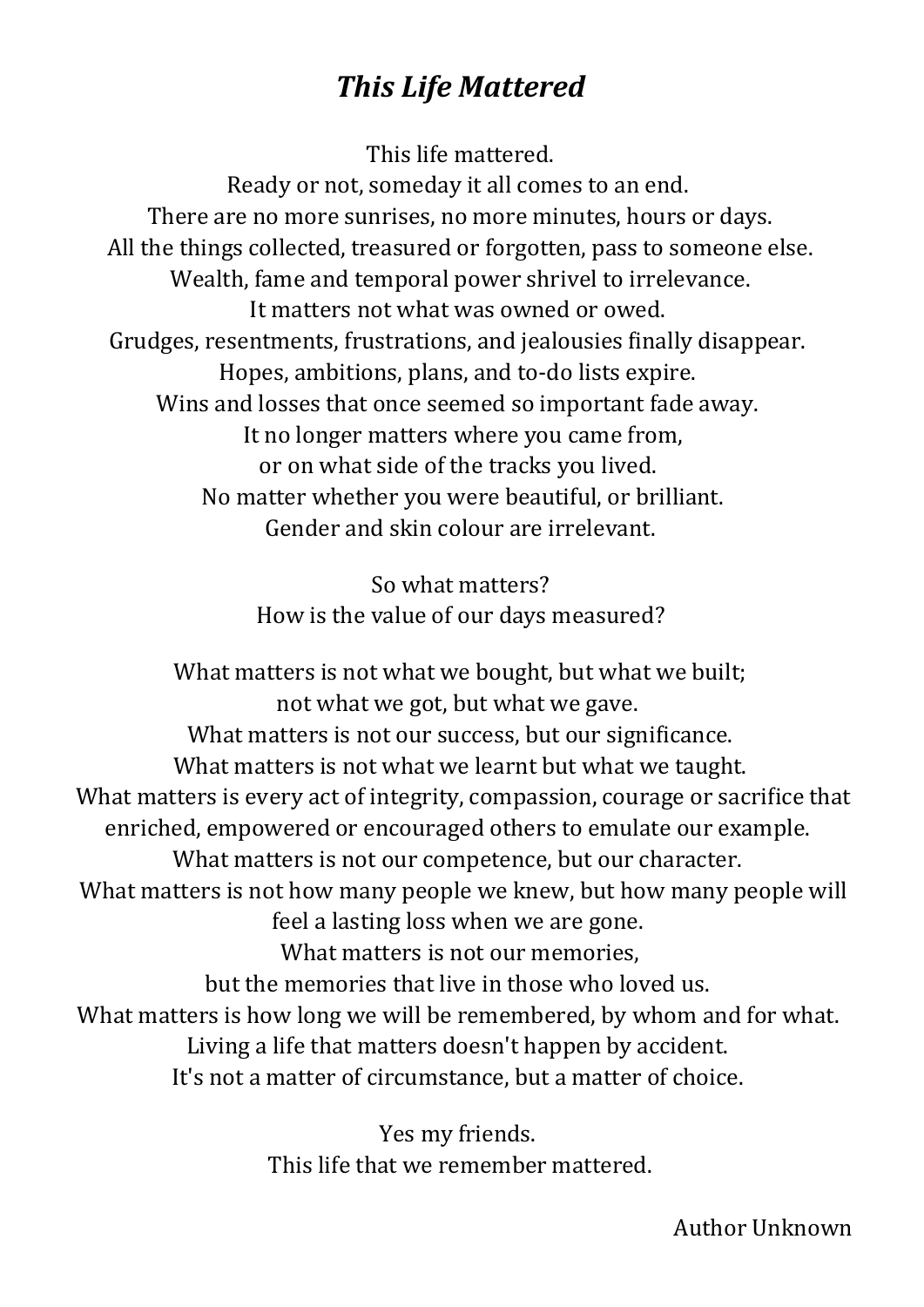Useful Resources:

www.churchofengland.org/prayer-worship.aspx www.poeticexpressions.co.uk www.naturalendings.co.uk/funeral-poetry www.lastingpost.com